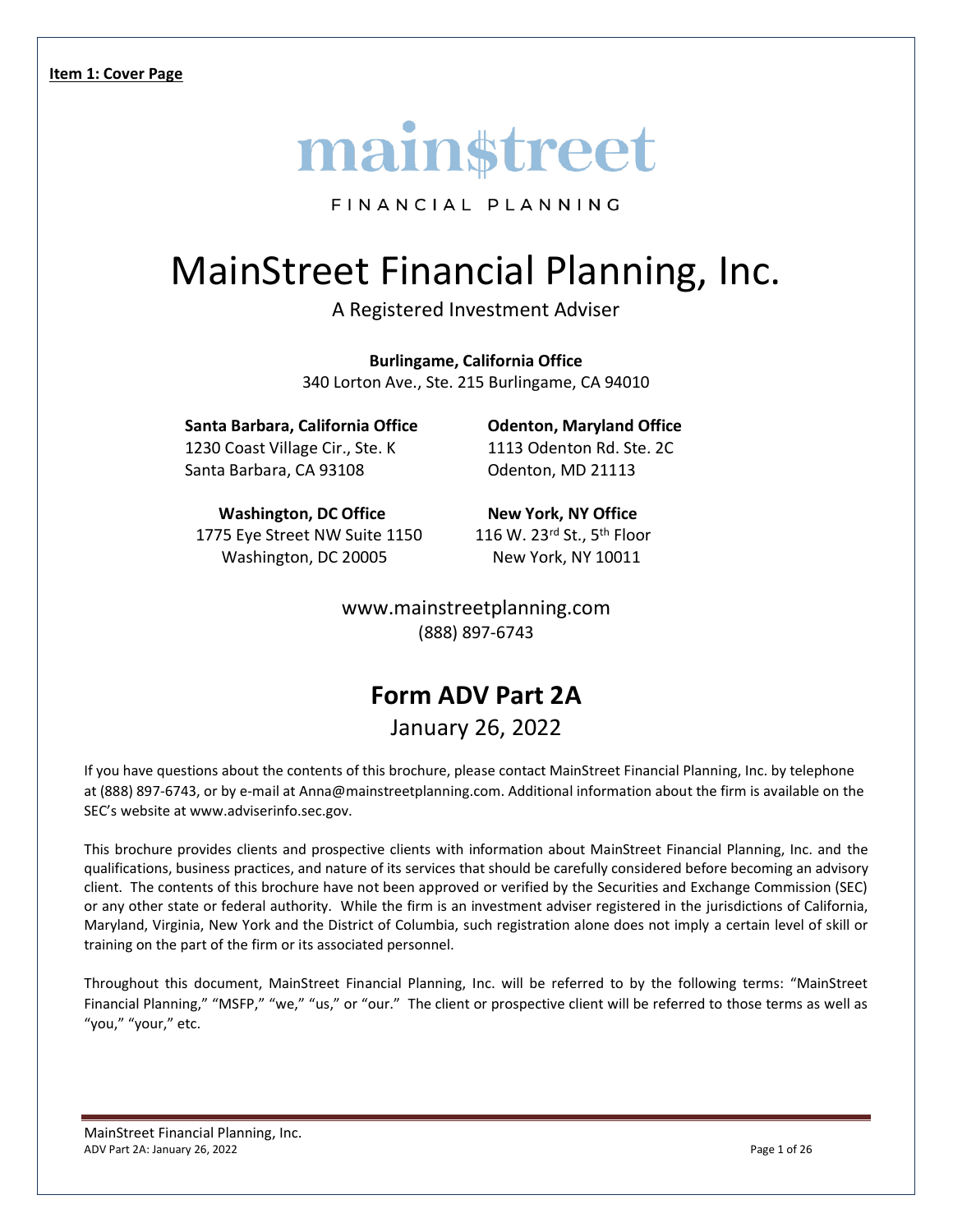#### **Item 2: Material Changes**

We encourage clients and prospective clients to read this document in its entirety.

*Since our latest update of this document on August 3, 2021, the following material changes have been made:* 

- Item 5 has been updated to disclose our fees are negotiable.
- Item 5 has been updated to reflect an increase in fees for the Money Roadmap and Navigation Support Program.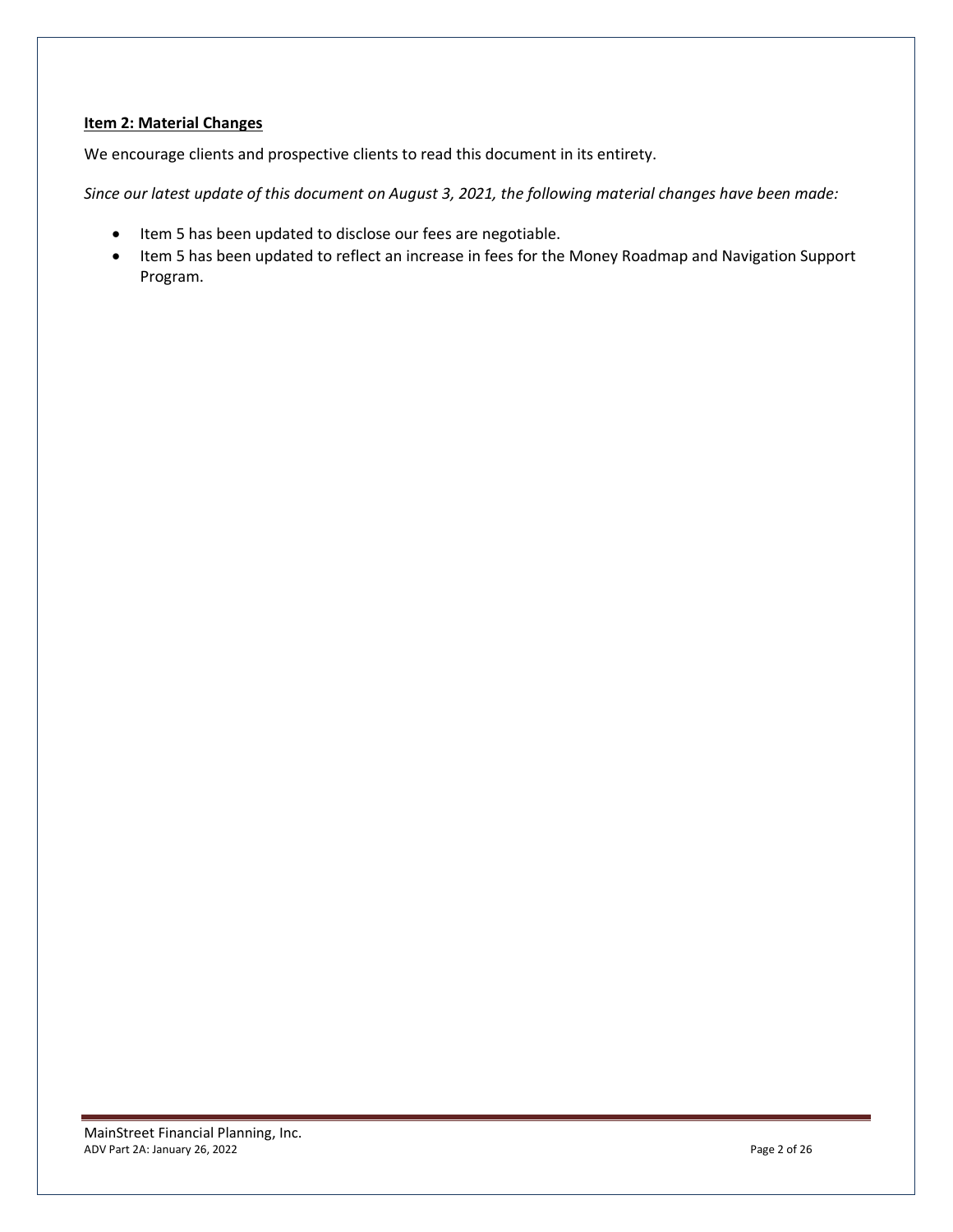### <span id="page-2-0"></span>**Item 3: Table of Contents**

| <b>Item 1: Cover Page</b>                                                                      | 1  |    |
|------------------------------------------------------------------------------------------------|----|----|
| <b>Item 2: Material Changes</b>                                                                | 2  |    |
| <b>Item 3: Table of Contents</b>                                                               | 3  |    |
| <b>Item 4: Advisory Business</b>                                                               | 4  |    |
| <b>Item 5: Fees and Compensation</b>                                                           | 13 |    |
| Item 6: Performance-Based Fees and Side-By-Side Management                                     | 17 |    |
| <b>Item 7: Types of Clients</b>                                                                | 18 |    |
| Item 8: Methods of Analysis, Investment Strategies and Risk of Loss                            | 18 |    |
| <b>Item 9: Disciplinary Information</b>                                                        | 20 |    |
| Item 10: Other Financial Industry Activities and Affiliations                                  | 20 |    |
| Item 11: Code of Ethics, Participation or Interest in Client Transactions and Personal Trading |    | 20 |
| <b>Item 12: Brokerage Practices</b>                                                            | 22 |    |
| <b>Item 13: Review of Accounts</b>                                                             | 23 |    |
| <b>Item 14: Client Referrals and Other Compensation</b>                                        | 23 |    |
| Item 15: Custody                                                                               | 24 |    |
| <b>Item 16: Investment Discretion</b>                                                          | 24 |    |
| <b>Item 17: Voting Client Securities</b>                                                       | 25 |    |
| <b>Item 18: Financial Information</b>                                                          | 25 |    |
| Item 19: Requirements for State-Registered Advisers (Advisory Personnel Information)           | 26 |    |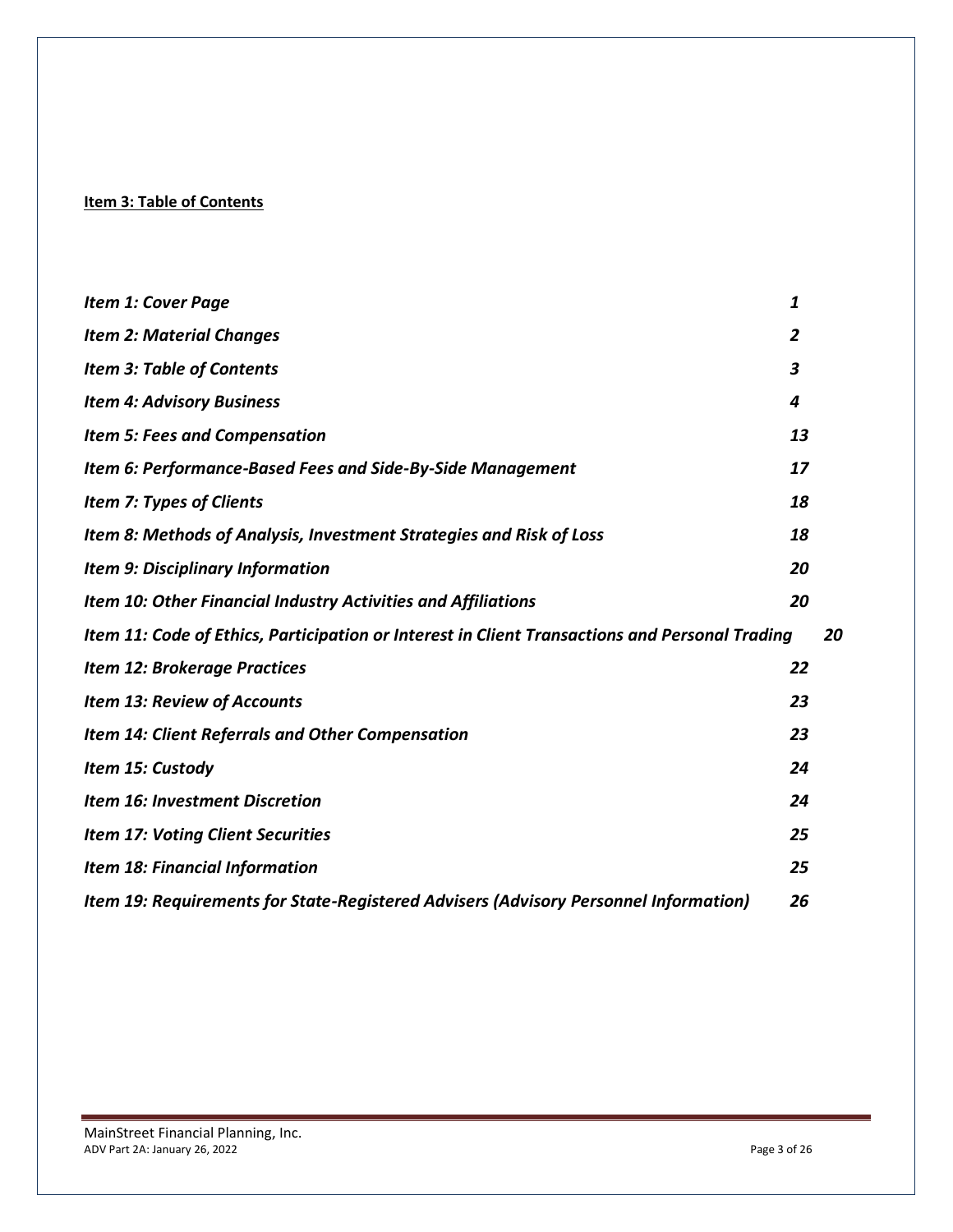#### <span id="page-3-0"></span>**Item 4: Advisory Business**

MainStreet Financial Planning, Inc. is a registered investment adviser domiciled and registered in California. MSFP may also be registered or meet exemptions to registration in other states where it conducts business. James F. Ludwick founded the firm in 2002 and was the principal owner until 2014. Anna Sergunina, who has been an associate of the firm since 2006, became the firm's sole owner and President on January 1, 2014.

We are a fee-only, project or hourly practice. MSFP does not sell products or manage money — we solely provide advice. We provide a wide range of comprehensive or a la carte services for individuals, families and employers including non-profit organizations. This includes financial planning, investment advice, real estate advice, insurance advice, and seminars for employees along with individual counseling sessions at the work site. Our services may be general in nature, or focused on particular areas of interest or need, depending upon each client's unique circumstances.

The firm holds itself to a *fiduciary standard*, which means MSFP and our associates will act in the utmost good faith and perform in a manner believed to be in the best interest of our clients. As investment advisers we are *legally required* to put you, the client, first. This sets us apart from investment brokers, who are held to a lower "suitability" standard and are not legally required to place their clients' interests ahead of their own, or to disclose their conflicts of interest involving their clients' transactions.

An estimated 50% of MSFP's advisory activities involve providing investment consultation with respect to client portfolios. This investment consultation does not involve continuous investment monitoring, sometimes called "investment management" or "investment supervisory services." In other words, we do not have client assets directly under our management.

Approximately 50% of the firm's efforts are oriented toward "non-securities advice." Such advice may be given on matters including:

- cash flow and debt management,
- college funding,
- retirement planning,
- military and federal benefits planning,
- estate planning,
- income real estate planning,
- income and capital gains planning
- property and casualty insurance review
- life and disability insurance calculation & review
- health insurance, options and commentary
- long term care insurance calculations and review

#### Initial Meeting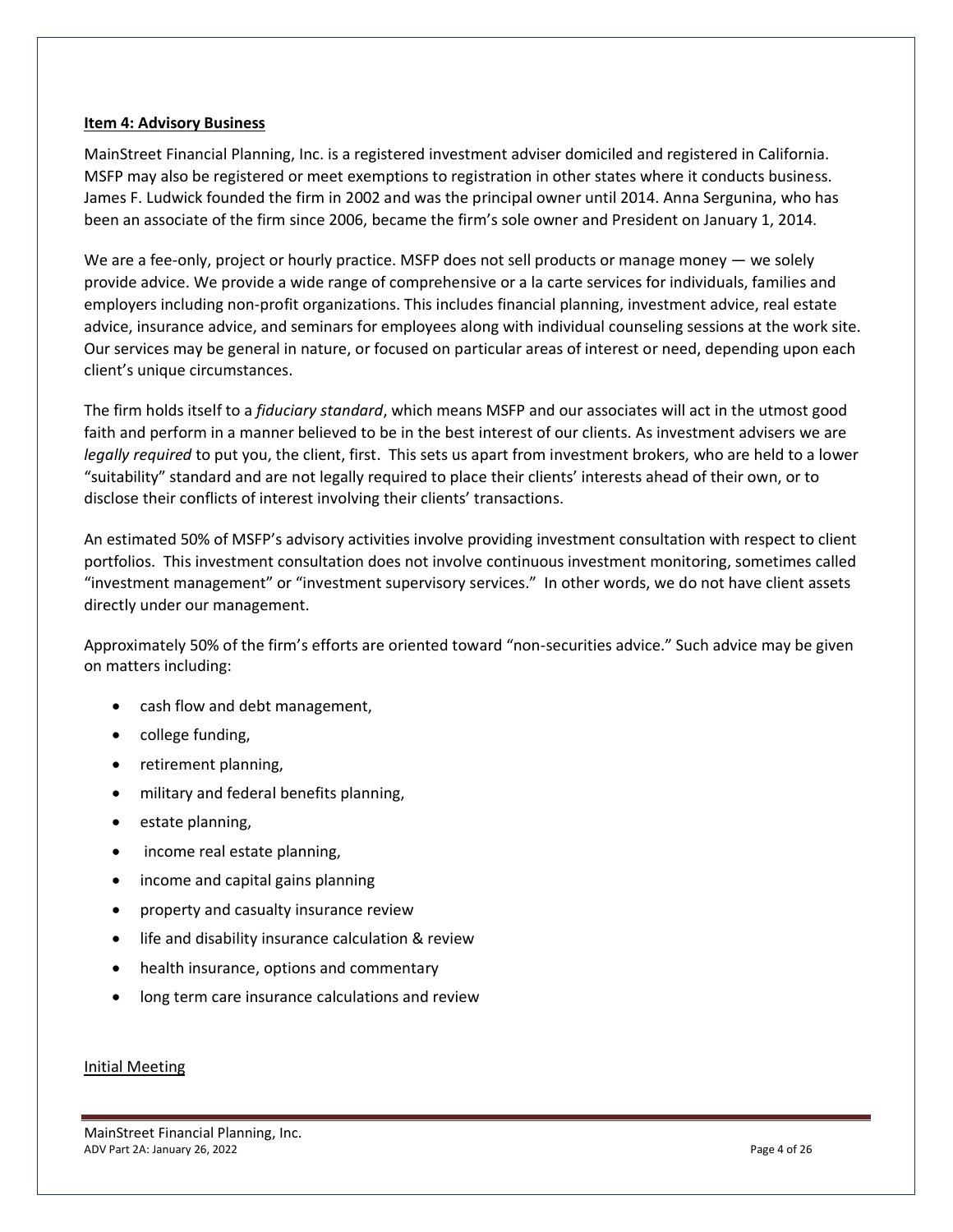MSFP conducts an introductory interview with each prospective client; we call this our "Initial Meeting." During our Initial Meeting, we discuss your goals and current financial situation, our background and services, whether our services could provide you with a plan to meet your goals, and the cost of these services. This meeting will also provide you with an opportunity to ask any questions you may have of us.

During or prior to the Initial Meeting, we provide each prospective client with a current ADV Part 2 Brochure (the document you're reading now) as well as our Privacy Policy. Should you wish to engage MSFP for our services, you (the client) and we (the firm) must enter into a written agreement. Once we have signed an agreement, we will obtain additional information from you or from anyone else you tell us is legally acceptable (e.g., another advisor, legal counsel, etc.). We may request this information through further discussions, financial statements and documents, questionnaires, etc. This information will help us to understand your financial need, goals, holdings, etc.

Our financial advice and/or financial plans are based upon the information disclosed by you or your legal agent, and reflect your financial situation at the time the plan is presented. In performing our services MSFP may, but is not required to, verify any information received from legal agents providing information on your behalf.

#### Comprehensive Financial Planning:

Our most popular model is to develop an initial financial plan over a series of 4 to 6 meetings, to include a Goals session to review budget and spending, identify financial goals; review results with the client in an Interactive session using sophisticated financial planning software; followed by a Presentation session with written recommendations in all contracted areas. In addition, we assist with implementation of recommendations and follow up to encourage completion of recommended actions. Comprehensive Financial Planning packages (described below) include Ongoing Services to further support implementation and maintenance of client's plans. Ongoing Services will start following the completion of the client's Presentation.

#### Financial Planning and Investment Consultation Services

The firm provides financial planning and investment consultation services which may be either broad based or more narrowly focused, depending on the client's needs and wishes. Advice is rendered in the areas of cash flow and debt management, college funding, retirement planning, military and federal benefits planning, estate planning, income real estate planning, tax planning, asset allocation and investment selection, property and casualty insurance, life and disability insurance, health insurance and long-term care insurance, and other specific needs as indicated by the client. Such services typically involve providing a variety of advice or services to clients regarding the management of their financial resources, as based upon the analysis of their individual needs.

If you request that we focus our financial planning and investment consultation services only on certain areas, you must understand that you overall financial situation or needs may not be fully addressed due to the limitations you have established.

We typically employ a long-term investment perspective, unless a client specifically requests otherwise. If you engage MSFP, we may assist you in developing a portfolio we believe is appropriate given your unique investment objectives and tolerance for risk.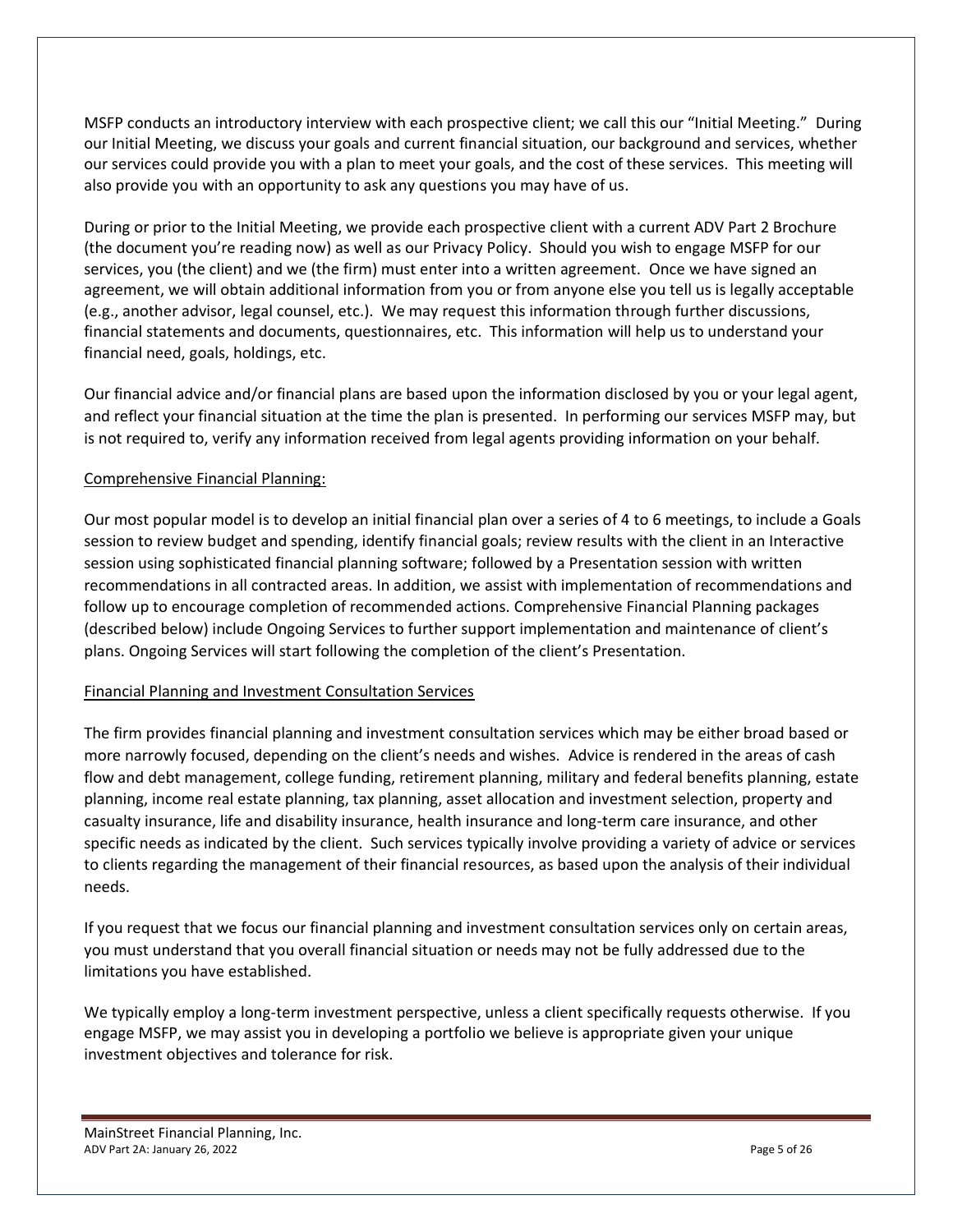As a client of MSFP, you will retain absolute discretion (control) over whether and how to implement the advice we give you. You are always free to accept or reject any recommendation we make. If there is any change in your financial situation or investment objectives, you should let us know right away so that we may work with you to review and possibly revise our recommendations and stay on track with your goals.

As an investment adviser, MSFP does not provide legal advice. With your permission, however, we may work together with your other professional advisers, such as your attorney or accountant, to coordinate and implement the strategies we have agreed on. You should be aware that these other professional advisers will bill you separately for their services, and these fees will be in addition to those of MSFP. We do not share our fees with other professionals, and they don't share their fees with us.

Because the quality of our services depends on information, we need you to provide an adequate level of information and supporting documentation to us throughout the term of our engagement. This information may include the source of funds to be invested, your current and desired future income levels, evidence of your legal agent's authority to act on behalf of your account, among others. This information allows MSFP to determine the appropriateness of its financial planning and/or investment strategy.

When you engage MSFP for financial planning and investment consultation services, that engagement will conclude when we deliver the requested service (such as a financial plan.) We encourage you to engage us in the future so we may review your situation and recommend any changes needed to keep your portfolio in line with your goals. We strongly recommend periodic reviews, to maintain momentum in achieving financial goals and avoiding mistakes, MSFP team will initiate contact to clients to schedule these review meetings as part of our fiduciary responsibility. Unless we have a written agreement already in place that specifically includes review and updates, it is each client's responsibility to initiate these additional services under a new or amended written agreement.

We typically meet with prospective and existing clients at our offices, or via telephone. Appointments at the home of an existing client may be available upon request and entail a fee (see **Item 5: Fees and Compensation**.)

#### **Financial Planning and Investment Consultation Packages**

MSFP offers several packages designed to meet some of the more common needs and objectives our clients may have. The client and advisor will work together to select the specific areas to cover. These areas may include, but are not limited to, the following:

● **Cash Flow and Debt Management:** We will conduct a review of your income and expenses to determine your current surplus or deficit along with advice on prioritizing how any surplus should be used or how to reduce expenses if they exceed your income. Advice may also be provided on which debts to pay off first based on factors such as the interest rate of the debt and any income tax ramifications. We may also recommend what we believe to be an appropriate cash reserve that should be considered for emergencies and other financial goals, along with a review of accounts (such as money market funds) for such reserves, plus strategies to save desired amounts.

● **Financial Goals:** We will help clients identify financial goals and develop a plan to reach them. We will identify what you plan to accomplish, what resources you will need to make it happen, how much time you will need to reach the goal, and how much you should budget for your goal.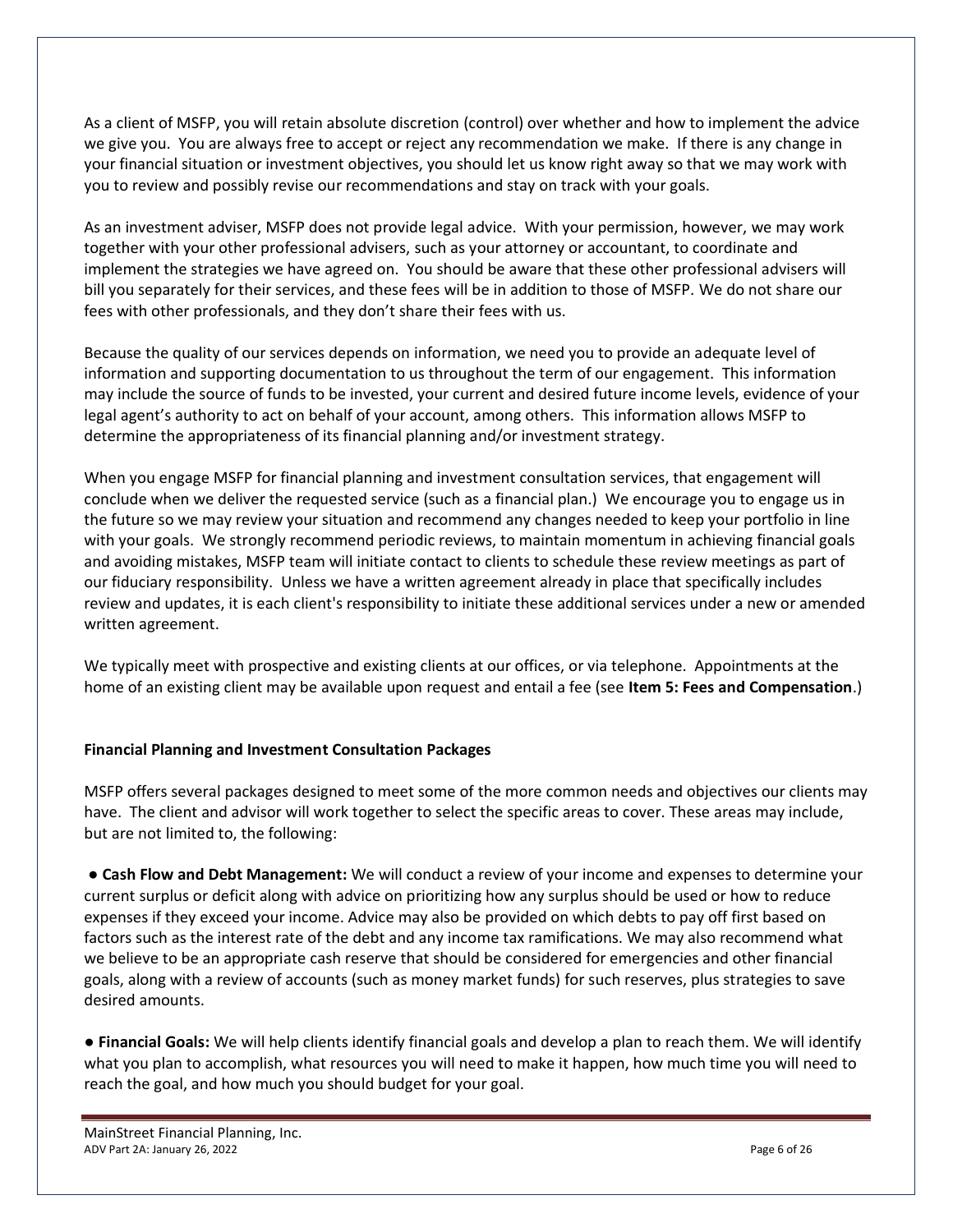● **College Savings and College Funding:** Includes projecting the amount that will be needed to achieve college or other post-secondary education funding goals, along with advice on ways for you to save the desired amount. Recommendations as to savings strategies are included, and, if needed, we will review your financial picture as it relates to eligibility for financial aid or the best way to contribute to grandchildren (if appropriate).

**● Investment Analysis:** This may involve developing an asset allocation strategy to meet clients' financial goals and risk tolerance, providing information on investment vehicles and strategies, reviewing employee stock options, as well as assisting you in establishing your own investment account at a selected broker/dealer or custodian. The strategies and types of investments we may recommend.

● **Retirement Planning:** Our retirement planning services typically include projections of your likelihood of achieving your financial goals, typically focusing on financial independence as the primary objective. For situations where projections show less than the desired results, we may make recommendations, including those that may impact the original projections by adjusting some variables (i.e., working longer, saving more, spending less, taking more risk with investments). If you are near retirement or already retired, advice may be given on appropriate distribution strategies to minimize the likelihood of running out of money or having to adversely alter spending during your retirement years.

● **Risk Management:** A risk management review includes an analysis of your exposure to major risks that could have a significant adverse impact on your financial picture, such as premature death, disability, property and casualty losses, or the need for long-term care planning. Advice may be provided on ways to minimize such risks and about weighing the costs of purchasing insurance versus the benefits of doing so and, likewise, the potential cost of not purchasing insurance ("self-insuring").

● **Employee Benefits Optimization:** We will provide review and analysis as to whether you, as an employee, are taking the maximum advantage possible of your employee benefits. If you are a business owner, we will consider and/or recommend the various benefit programs that can be structured to meet both business and personal retirement goals.

**● Tax Planning Strategies:** Advice may include ways to minimize current and future income taxes as a part of your overall financial planning picture. For example, we may make recommendations on which type of account(s) or specific investments should be owned based in part on their "tax efficiency," with consideration that there is always a possibility of future changes to federal, state or local tax laws and rates that may impact your situation. We recommend that you consult with a qualified tax professional before initiating any tax planning strategy, and we may provide you with contact information for accountants or attorneys who specialize in this area if you wish to hire someone for such purposes. We will participate in meetings or phone calls between you and your tax professional with your approval or request.

● **Estate Planning:** This usually includes an analysis of your exposure to estate taxes and your current estate plan or lack thereof, which may include whether you have a will, powers of attorney, trusts and other related documents. Our advice also typically includes ways for you to minimize or avoid future estate taxes by implementing appropriate estate planning strategies such as the use of applicable trusts. We always recommend that you consult with a qualified attorney when you initiate, update, or complete estate planning activities. We may provide you with contact information for attorneys who specialize in estate planning when you wish to hire an attorney for such purposes. From time-to-time, we will participate in meetings or phone calls between you and your attorney with your approval or request.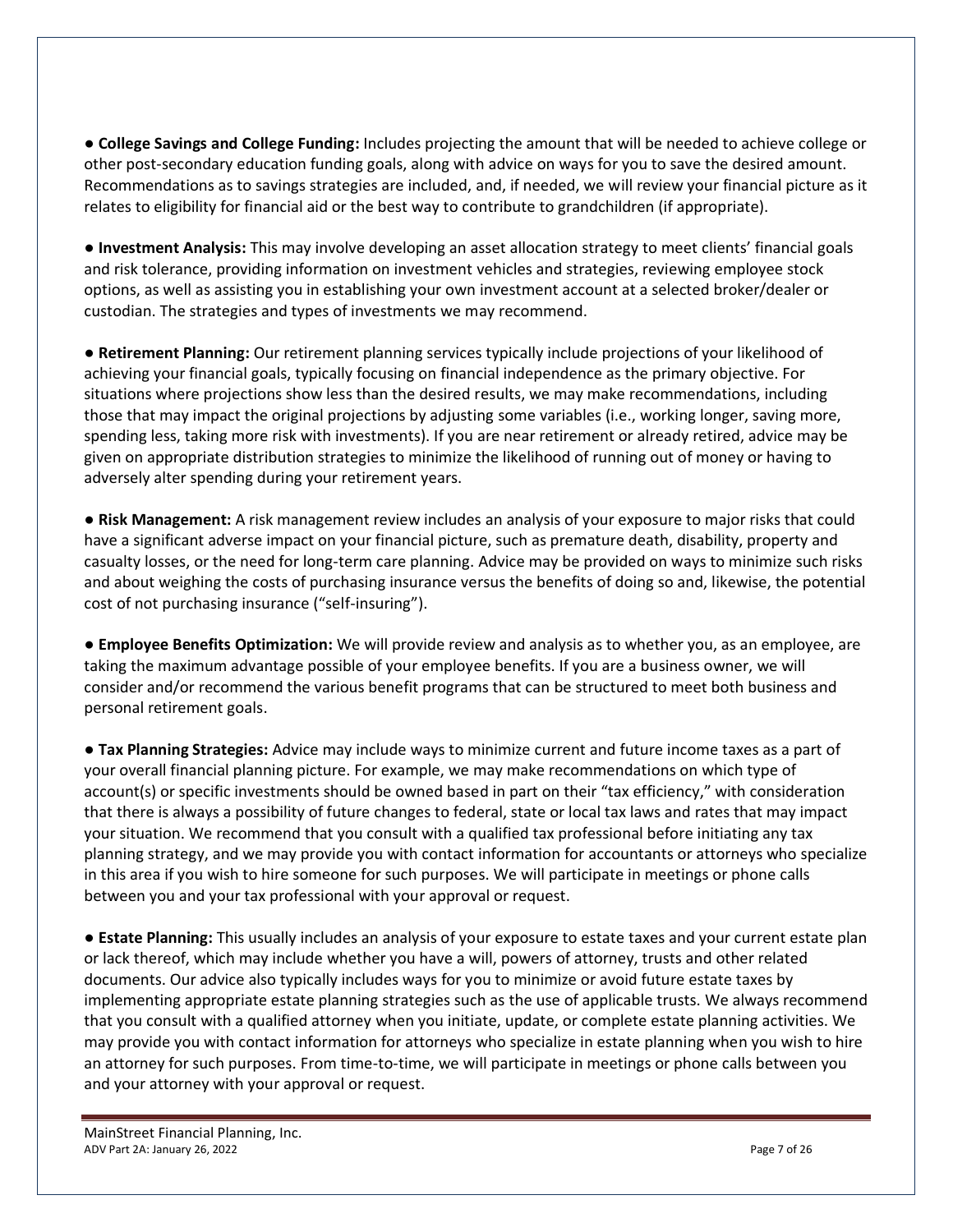**● Business Planning:** We provide consulting services for clients who currently operate their own business, are considering starting a business, or are planning for an exit from their current business. Under this type of engagement, we work with you to assess your current situation, identify your objectives, and develop a plan aimed at achieving your goals.

## **Our Comprehensive Financial Planning Packages include:**

**1. Money Roadmap for Individuals**

## **2. Money Roadmap for Couples/Family**

#### **What's covered in each package:**

*MSFP's Money Roadmap covers the following topic areas:*

- Identify Financial Goals
- Spending/Budgeting
- Retirement Planning Strategies
- Debt Management Strategies
- Healthcare/Employee Benefit Plan Review
- Life Insurance & Disability Review
- Property/Casualty Insurance Review
- College Savings & Funding Strategies
- Asset Allocation/Portfolio Rebalancing
- Income Tax Savings Strategies
- Estate Plan Review
- Social Security Benefits Analysis

#### **Increased Complexity Topics & Additional Services as Need It**

#### **\****billed at additional hourly rate determined by advisor\**

#### **Topics May Include:**

- Stock Option Analysis & Recommendations
- Rental Income Real Estate Analysis & Recommendations
- Assessment of Current or Future Rental Income Property
- Portfolio Withdrawal Strategy in Retirement

#### **What's included (Features):**

- Clarity and actionable steps to achieve financial goals
- Three scheduled online/in-person planning sessions to complete initial plan
- Detailed summary of recommendations (Financial Plan)
- Action steps and assistance to implement initial recommendations
- Online portal access to interactive financial plan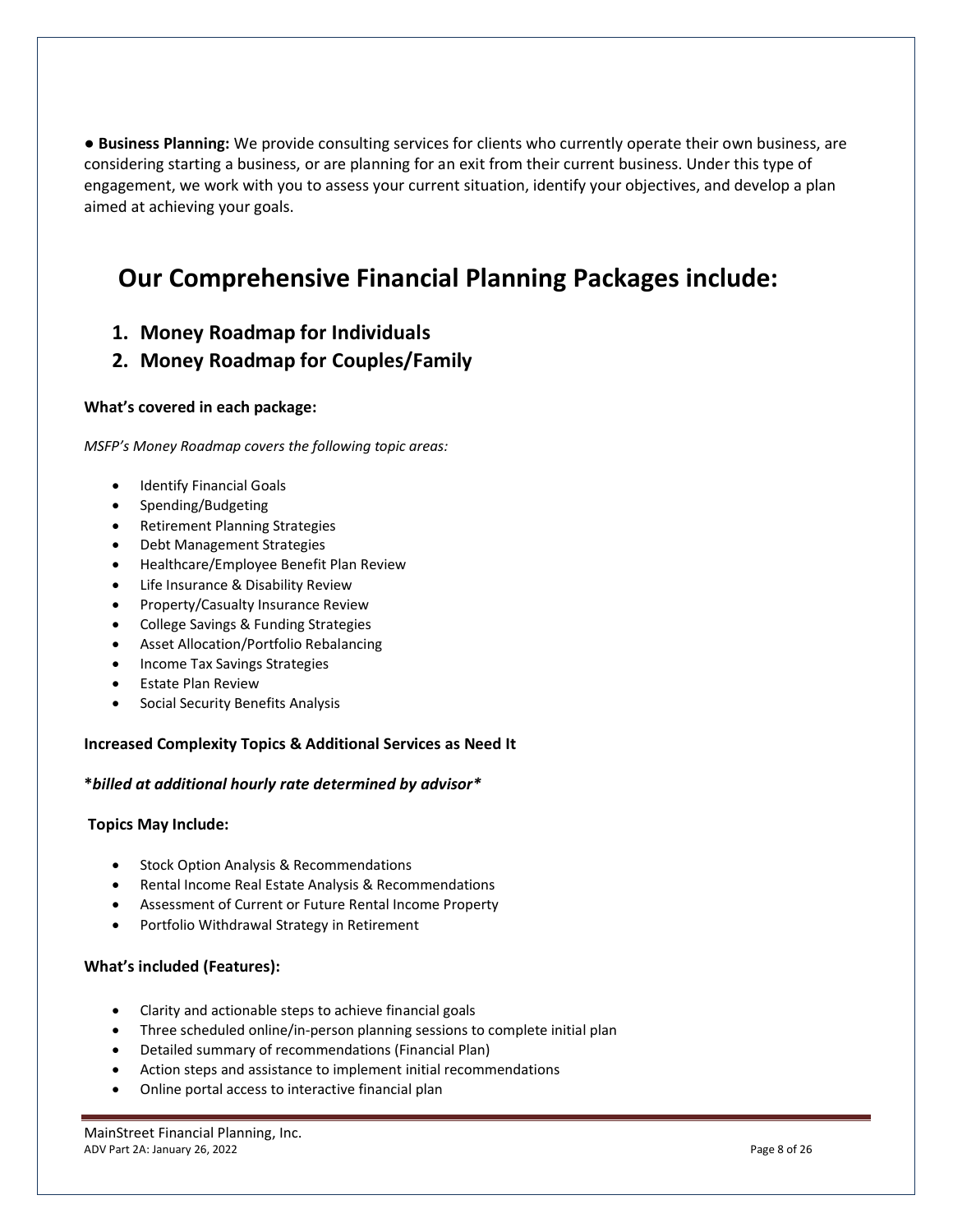- Advisor Hotline access to your advisor via e-mail *to answer questions and address challenges*
- *6 month follow up from Advisor*
- *Educational Webinars* (covering topics above)
- *One-year subscription to Kiplinger Personal Finance Magazine*

All Comprehensive Financial Planning engagements envision enrollment in Ongoing Navigation Support Services after the initial plan is completed. We will educate and explain the value and advantages of ongoing services to achieving financial goals.

#### **Our stand-alone services package (covering above outlined topics):**

## **Money Pit Stop - Topic Specific (Hourly)**

A detailed evaluation and recommendation of a specific question such as Real Estate, College Planning, Roth IRA conversion, Home purchase, Life, Disability or Long-Term Care insurance, Investment Implementation Help, or Portfolio Analysis and Rebalance recommendations. Followed up with email summary of recommendations and 30 days free availability for questions on topics covered in the session.

## **For new and existing clients, we also offer these packages of Ongoing Services:**

## **Navigation Support Program (NS)**

#### **What's covered:**

Regular check-up review of your financial plan: goals, financial profile, spending, and investments.

#### **What's Included:**

- Two scheduled online/in-person sessions per year.
- Status updates on financial goals and action steps (Accountability & Monitoring)
- Advisor Hotline access to your advisor via e-mail/portal *to answer questions and address challenges.*
- *Weekly email alerts covering financial best practices, legislation, IRS or other events that may affect your financial plan and more.*
- *Educational Webinars* (covering topics above).
- *One-year subscription to Kiplinger Personal Finance*

#### **Increased Complexity Topics & Additional Services as Need It**

**\****billed at additional hourly rate determined by advisor\**

#### **Topics May Include:**

• Stock Option Analysis & Recommendations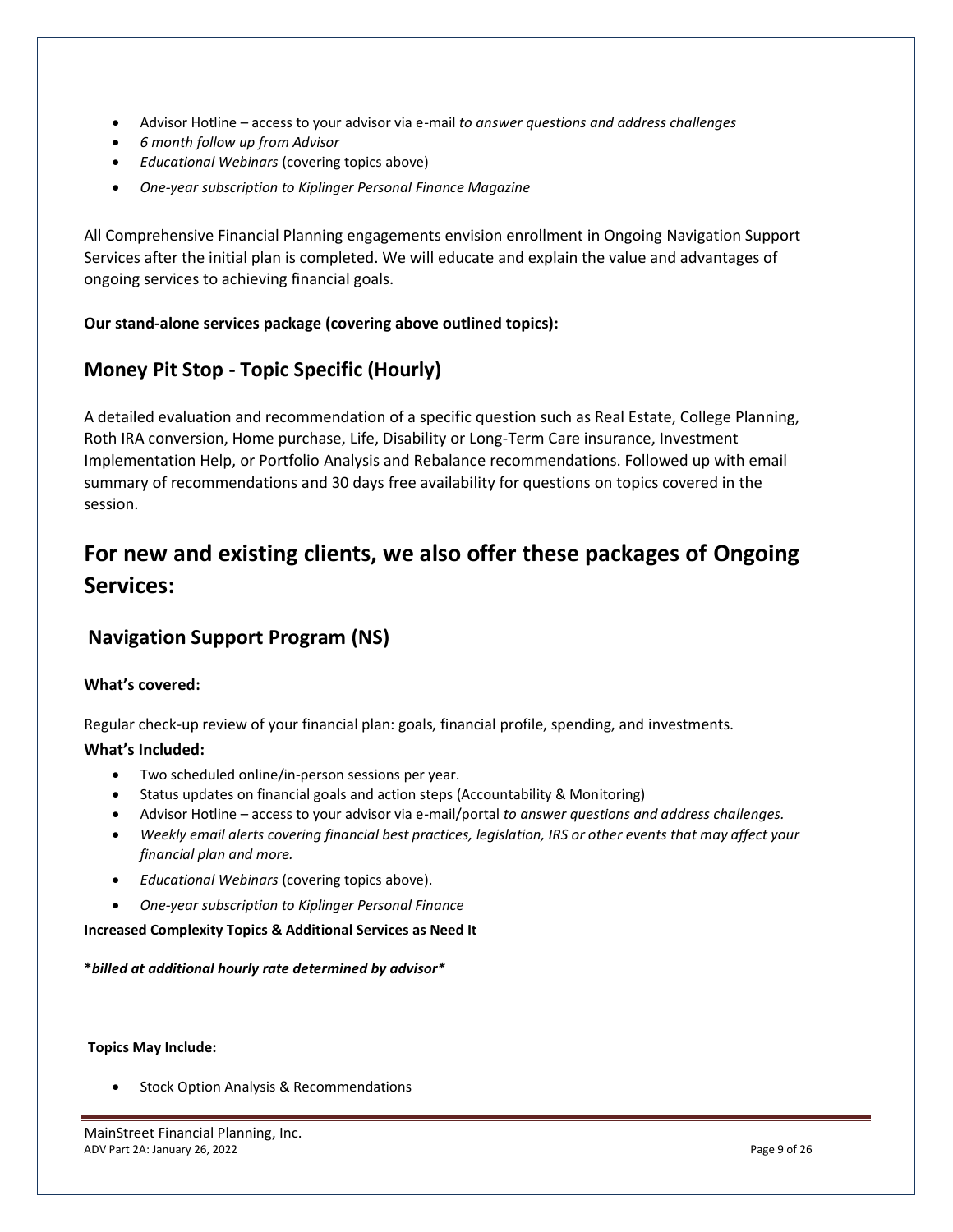- Rental Income Real Estate Analysis & Recommendations
- Assessment of Current or Future Rental Income Property
- Portfolio Withdrawal Strategy in Retirement

## **Personal Tax Return Preparation**

We provide tax preparation services for our clients to assist with the filing of federal and state tax returns for individuals and businesses. We may ask for an explanation or clarification of some items, but we will not audit or otherwise verify client data. The client is responsible for the completeness and accuracy of information used to prepare the returns. Our responsibility is to prepare the returns in accordance with applicable tax laws. We will utilize the services of a third party accounting, bookkeeping, and tax preparation firm to facilitate the preparation and filing of your tax return and we will work with you and the third party in order to gather the necessary information as part of this service.

We may observe opportunities for tax savings that require planning or changes in the way the client handles some transactions. While an engagement for tax return preparation does not include significant tax planning services, we will share any ideas we have with you and discuss terms for any additional work that may be required to implement those ideas.

## **Estate Planning Document Preparation Assistance**

*MSFP guides clients who can benefit by using this service through the document preparation process by helping develop answers to questions and discussing alternatives to accomplish client wishes during incapacity or at death.* 

*MSFP charges a discounted hourly rate to new and ongoing clients using our other services. EP Navigator offers a discounted rate to clients through our membership in the Garrett Planning Network. EP Navigator and MSFP bill the client separately.*

*MSFP utilizes EP Navigator, an independent, unaffiliated Utah based entity. EP Navigator provides estate planning document preparation services supervised by individual attorneys in each state to review documents that include a will, a durable power of attorney, a medical power of attorney and potentially a revocable living trust. The EP Navigator assigned attorney dictates the documents in each case after reviewing all supplied information.*

*MSFP advisers use their best judgement to recommend or not recommend EP Navigator services based upon our client meetings and ongoing discussions with clients. In all cases, the assigned EP Navigator attorney makes the final decision in document preparation.*

## **For businesses and employers, we offer the following packaged services:**

**Retirement Plan Type and Provider Selection Assistance**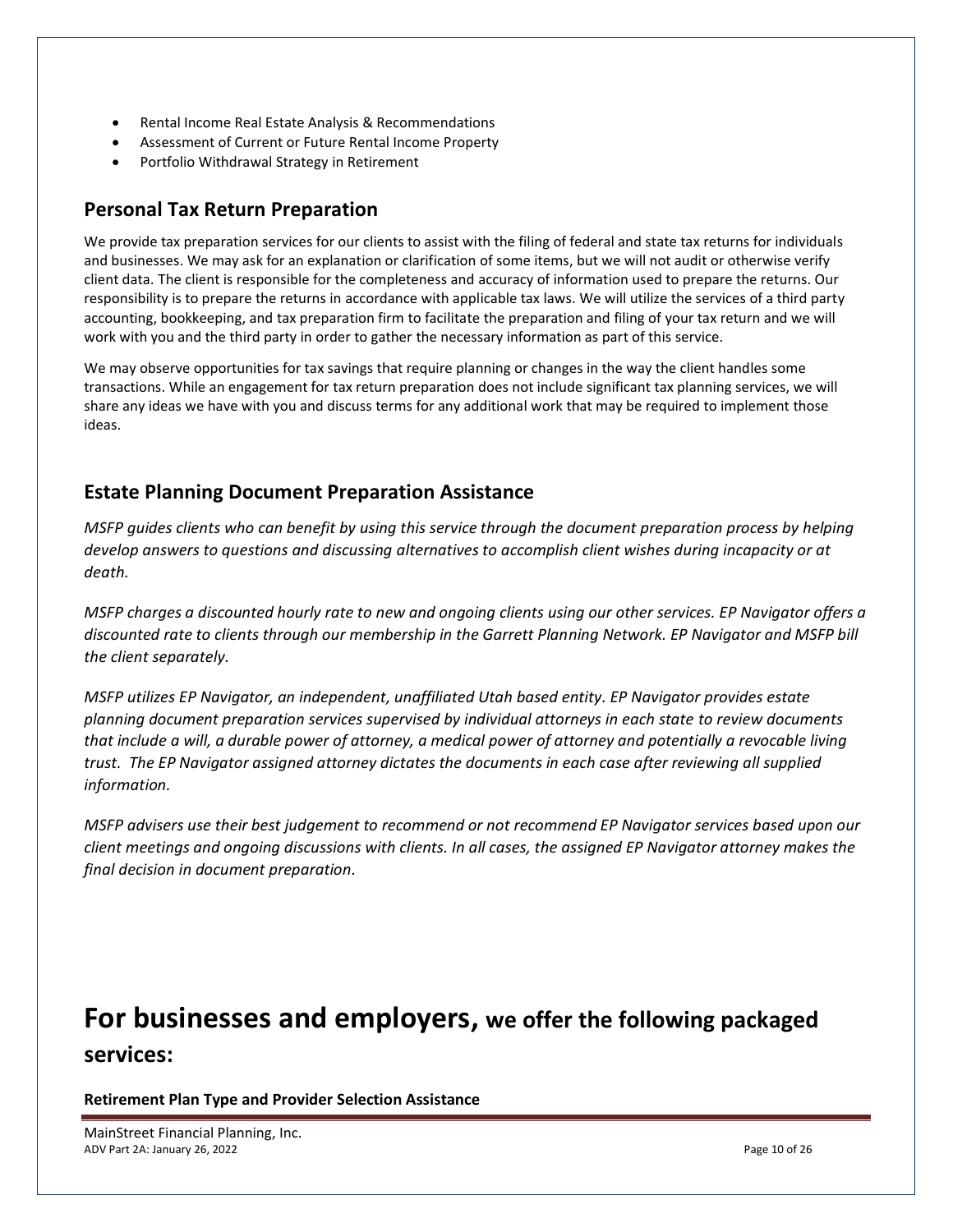An evaluation of a current retirement plan provider, if there is one, and ranking and help with selection of a new provider using a proposal process.

#### **Investment Recommendation for Retirement Plan**

Evaluation of current investment choices and recommendations on new investments.

#### **Financial Wellness Education Workshops**

Educational events designed to increase employees' financial literacy around a wide variety of financial planning topics. It will help employees reduce stress related to financial matters and employers will have a happier workforce as a result.

#### **What's included:**

**Workshops** are 1-2 hour events (online or in-person) designed to address important issues employees are facing.

Possible topics:

- Top Six Financial Planning Mistakes
- Financial Planning 101
- Retirement Ready or Not Here we Come
- Strategies for Getting Out of Debt
- Three Buckets for Savings & Investments
- Getting Enough Insurance
- Saving for and Paying for College
- Open Enrollment Mistakes

Employees will able to participate in live Q/A discussion throughout presentation and walk away with real action items to implement.

#### **Financial Wellness Advice for a Day**

While group financial presentations can significantly improve financial behavior, recent studies indicate that individual financial counseling (IFC) sessions between an employee and a qualified financial advisor can provide the most effective and longest lasting change.

#### **What's included:**

**Advice for a Day** is a day long engagement with a Certified Financial Planner to counsel employees on various financial planning topics thru individual financial counseling sessions (IFCs).

IFC sessions are generally a 30- to 45-minutes long (in-person or online sessions), designed to address employees most urgent and pressing financial questions. IFC sessions are followed up with a written action plan and opportunity to ask follow up questions by e-mail.

#### **Money@Work Financial Wellness Program**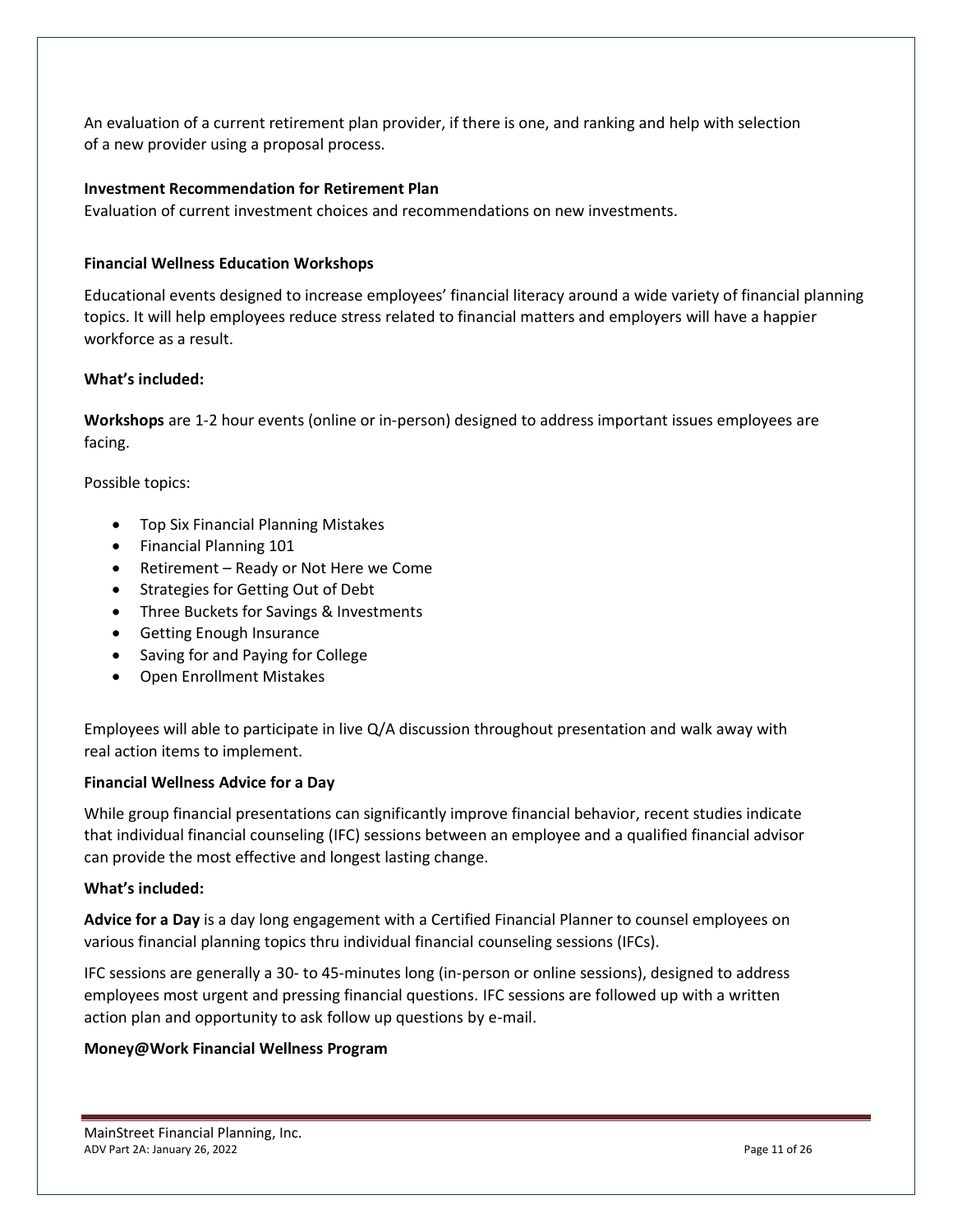Our workplace financial wellness solution is designed to help employers bring a comprehensive financial planning benefit to their employees. It is designed to help reduce employee financial stress, increase retention and productivity, and help employees get their financial house in order to benefit themselves and their families.

The Money@Work financial wellness program provides unbiased, fee-only financial planning advice, which means our planners don't sell any products or manage investments. We provide advice and a comprehensive financial plan starting with an actionable budget, emergency savings, debt pay down and retirement contribution recommendations. The advice also includes longer-term financial planning goals like saving for a house, children's education, insurance programs to manage risk, estate planning guidance and other custom financial planning goals.

The Money@Work program includes:

- Online portal
	- o Online portal to keep track of all your finances
	- o Spending, Income, Assets
- Education
	- o Current Employee Benefits Review Webinar
	- o Money Library Platform
	- o Webinars, live or archived online
- Planning
	- o Annual Session with a CFP
	- $\circ$  Monitoring & Reminders by email
- Advisor Hotline
	- o Questions by email
	- $\circ$  Speak to a Certified Financial Planner (CFP $\circledR$ )

#### Firm Services and Limitations of Liability

MSFP will use its best judgment and good faith effort in rendering its services to its clients. Like every investment adviser, however, we cannot guarantee any particular level of account performance, or that any investment or account will be profitable over time. With all investments, past performance is not necessarily indicative of future results. Nothing within our client services agreement or this ADV Part 2 is intended to diminish in any way our fiduciary obligation to act in the client's best interest at all times. This also does not in any way limit any rights clients have under federal or state securities laws, regulations or rules

#### Termination of Services

Either you or MSFP may terminate an agreement at any time by providing written notice of termination to the other party. If you verbally notify MSFP of your desire to terminate the agreement, and if you have not provided written termination notice within in two business days, we will document your termination request in our records and provide you with written termination notice. Once a termination notice is submitted, we will no longer be responsible for monitoring your account or providing further advice or recommendations.

A new client may terminate an agreement with us without penalty or charge within five business days after the signing of the services agreement. Thereafter, we will return a *pro rata* portion of any prepaid, unearned fees no later than 30 days after we receive termination notice.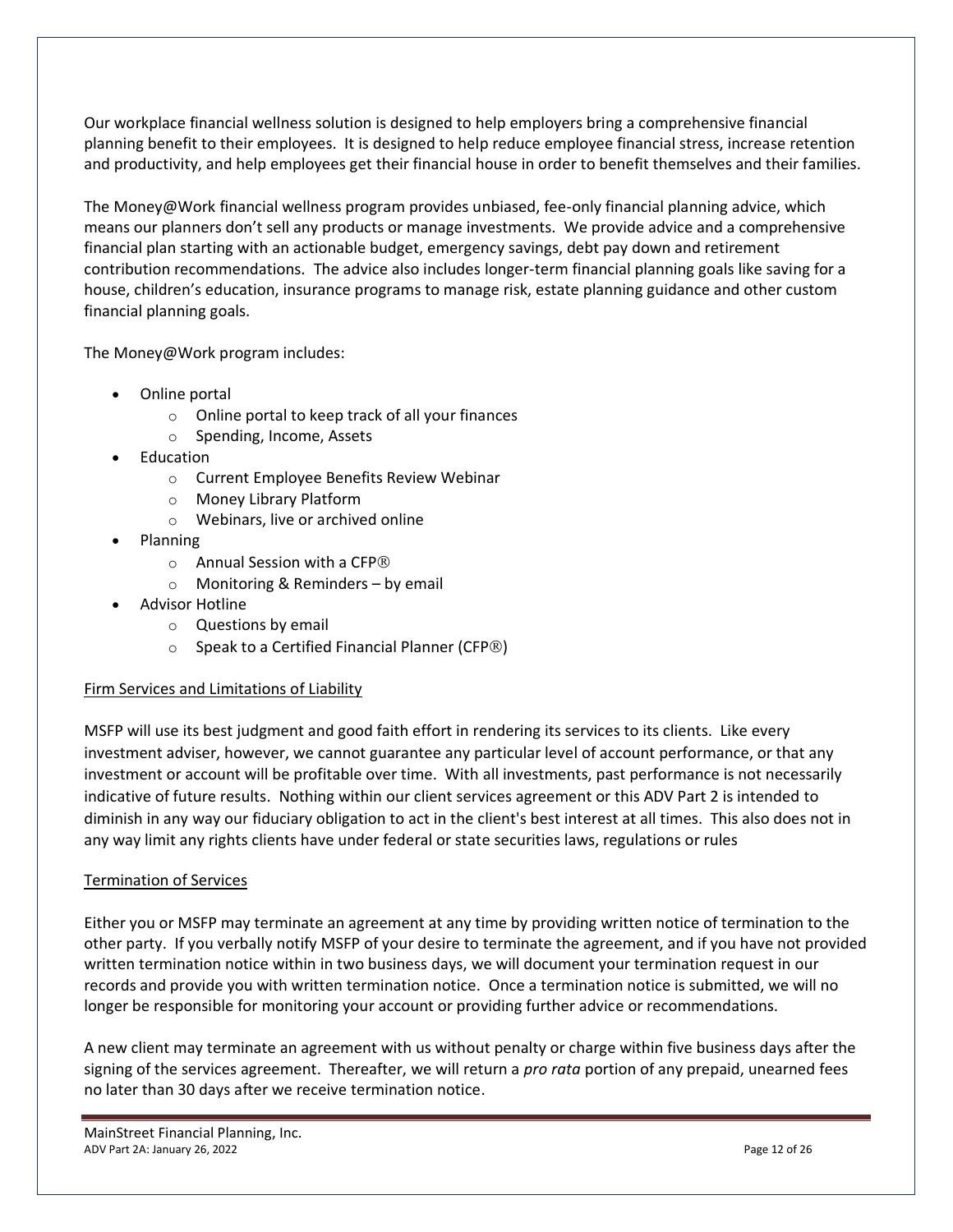#### <span id="page-12-0"></span>**Item 5: Fees and Compensation**

#### Financial Planning and Investment Consultation Services

MSFP charges on a fee-only basis for financial planning and investment consultation services. Fees may be hourly or fixed as noted in this section.

MSFP's fees for packages or hourly advisory services, including future services, will be based primarily on the amount of time expended on your behalf and on the billing rate for each consultant devoting time to this matter. The billing rate for MainStreet's Certified Financial Planners (Jim Ludwick, Anna Sergunina, Liz Gillette, Cynthia Flannigan or Jennifer Bush) is currently \$400 per hour for professional services. All hourly fees are billed in quarter-hour increments with a partial increment rounded up to a whole increment. The number of hours to complete the plan will be estimated in advance in the client agreement, and will depend on the level and scope of services required.

#### **Comprehensive Financial Planning Fees**

Comprehensive Financial Planning: consists of initial deposit of \$1,200 and the rest of proposed project estimate fee is due in two month installments unless otherwise agreed in writing in advance. Fees for this service are negotiable.

| <b>Fees for Financial Planning and Investment Consultation Packages</b> |  |
|-------------------------------------------------------------------------|--|
|-------------------------------------------------------------------------|--|

| <b>Initial Planning Package</b>                                                                                                                   | Fee/Fee Range                                 |
|---------------------------------------------------------------------------------------------------------------------------------------------------|-----------------------------------------------|
| For Individuals, Couples & Families                                                                                                               |                                               |
| Money Roadmap - Comprehensive Financial                                                                                                           | Initial Money Roadmap services                |
| Planning                                                                                                                                          | Most popular packages:                        |
|                                                                                                                                                   | 1. Individuals - $$4,400*$                    |
|                                                                                                                                                   | 2. Couple/Family-\$5,800*                     |
|                                                                                                                                                   | *Normal complexity, beyond that billed hourly |
| Money Pit Stop - (Hourly)                                                                                                                         | Hourly (\$400 per hour)                       |
| Topic Specific Help:<br>Real Estate, College planning, Portfolio<br>Assessment & Rebalance<br>Recommendations, Buying a Home,<br>Insurance review |                                               |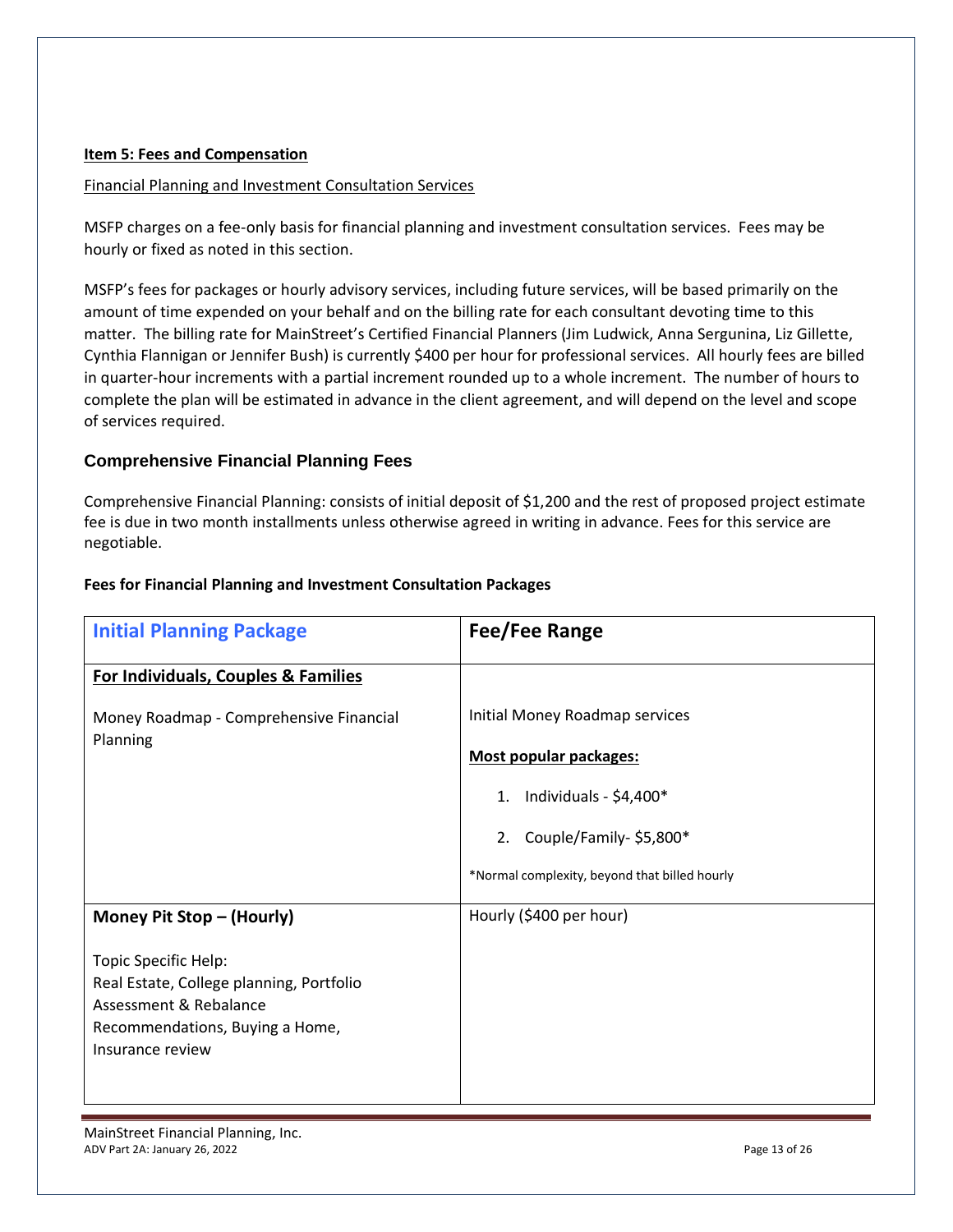| <b>Initial Planning Package</b>                                  | Fee/Fee Range                                                                                                                                                           |
|------------------------------------------------------------------|-------------------------------------------------------------------------------------------------------------------------------------------------------------------------|
| <b>Navigation Support Program (NS)</b>                           | <b>Most popular packages:</b>                                                                                                                                           |
|                                                                  | 1. Individuals - $$3,400*$                                                                                                                                              |
|                                                                  | 2. Couple/Family-\$4,400*                                                                                                                                               |
|                                                                  | (for clients with more than 24 months since our<br>last meeting there is an additional one-time fee<br>of \$800)                                                        |
|                                                                  | *Normal complexity, beyond that billed hourly. Quarterly<br>or monthly billing available.                                                                               |
| <b>For Businesses</b>                                            | <b>Fee/Fee Range</b>                                                                                                                                                    |
| Retirement Plan Type and Provider<br><b>Selection Assistance</b> | Starting at \$1600                                                                                                                                                      |
|                                                                  |                                                                                                                                                                         |
| <b>Financial Wellness Workshops</b>                              | 2 hour online or in-person educational sessions -<br>$\bullet$<br>\$2,500 per workshop, includes presentation<br>materials preparation and live Q/A for<br>participants |
| Financial Wellness Advice for a Day                              | \$5,000 per day, includes 8 individual financial<br>counseling sessions (IFCs)                                                                                          |
|                                                                  | Each additional IFC can be added at \$625 per session                                                                                                                   |
| Money@Work Financial Wellness Program                            | Starting at \$25 per month, per employee<br>$\bullet$<br>(depending on the group size)<br>Employer paid or offered as Voluntary benefit<br>through payroll deduction    |

For existing clients, we may offer home appointments. The charge for this is \$75 and is in addition to any other fees that would apply to the meeting.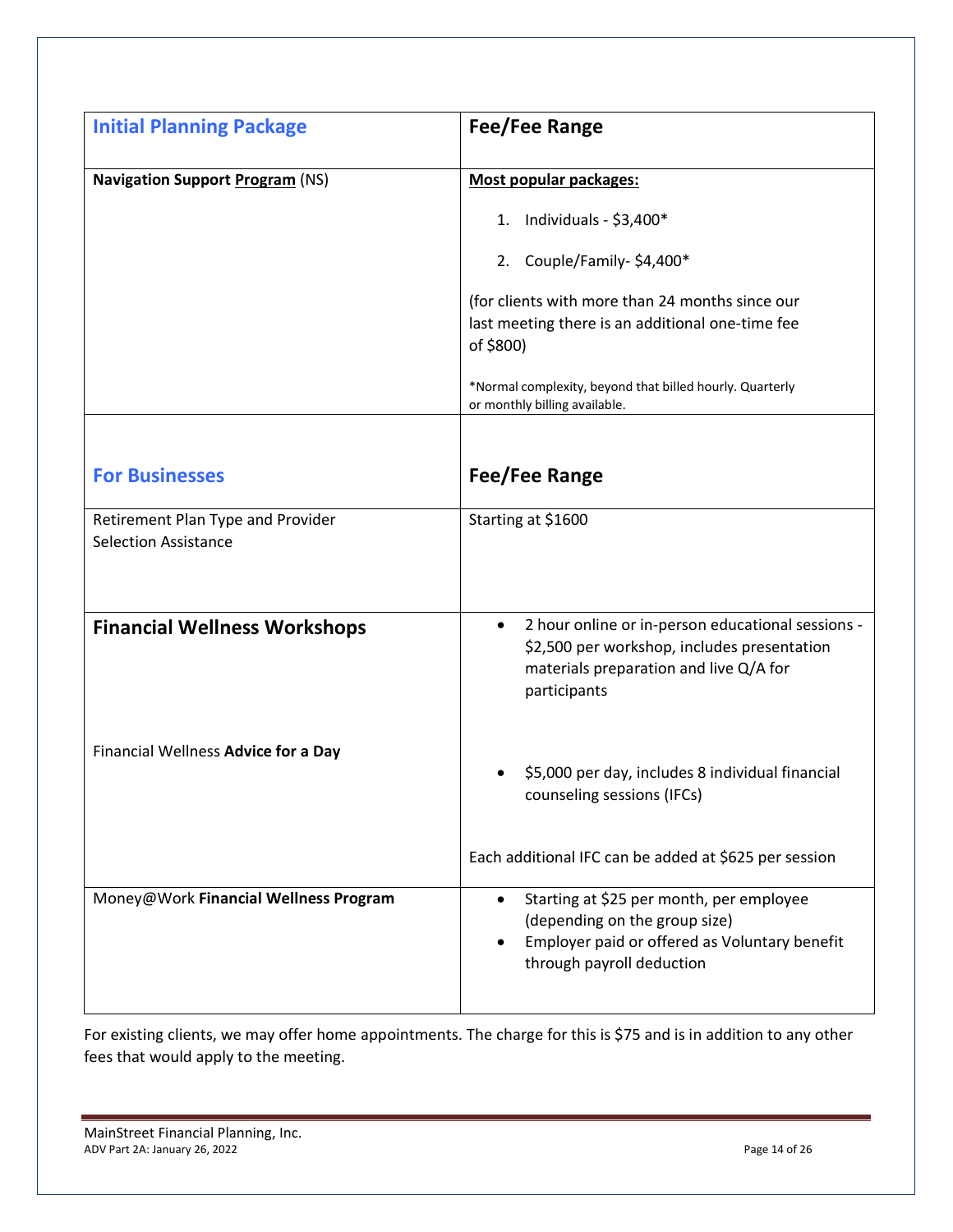## **Tax Return Preparation and Planning Fees**

The firm charges a \$100 set-up fee for Tax Return Preparation and Planning engagements. That fee is applied to contracted fees if engaged. A signed agreement will be required at the time of payment. The fees for Tax Return Preparation will be determined by the complexity of Tax Return Preparation and Planning will be determined based on the complexity of the return and quality of recordkeeping. Fees for this service are negotiable.

| <b>Individual Income Tax Returns</b>                                              | <b>Trust Tax Returns</b>                                                                                      |
|-----------------------------------------------------------------------------------|---------------------------------------------------------------------------------------------------------------|
| Starting at \$525 per return                                                      | Starting at \$600 per return                                                                                  |
| The following forms are included in the base<br>return price:                     | Complexity rate \$400/hr                                                                                      |
| Schedule A / Itemized<br>$\bullet$<br>Deductions                                  | MSFP may charge an additional rate for complexity<br>including, but not limited to, the following situations: |
| Schedule B / Interest &<br><b>Dividends</b>                                       | Fiscal-year reporting<br>$\bullet$<br>Section 645 election                                                    |
| Schedule D / Capital Gains &<br>Losses                                            | Charitable remainder trust reporting<br>Final return                                                          |
| 1040-ES / Estimated Taxes<br>(Safe Harbor)                                        | Alternative valuation date<br>Generation skipping tax                                                         |
| State Tax Form / Resident<br><b>State Tax Return</b>                              |                                                                                                               |
| <b>Additional Forms: \$200 each</b>                                               | <b>Corporate returns</b>                                                                                      |
| Schedule C / Profit or Loss<br>$\bullet$                                          | Starting at \$1,100 per return                                                                                |
| from<br><b>Business</b>                                                           | Form 1065 / Partnership                                                                                       |
| Schedule E Part 1 /<br>Supplemental Income and                                    | Form 990 / Organization Exempt<br>from Income Tax                                                             |
| Loss<br>State Tax Form(s) /                                                       | Form 1120-S / S Corporation<br>Form 1120 / Corporation                                                        |
| <b>Additional State(s) Tax</b><br>Return                                          | Complexity rate \$400/hr                                                                                      |
| Schedule F / Profit or Loss<br>$\bullet$<br>from Farming                          | MSFP may charge an additional rate for complexity<br>including, but not limited to, the following situations: |
| Additional Forms: \$75 each                                                       | Income apportionment                                                                                          |
| Schedule E Part 2 /<br>$\bullet$<br>Income or Loss from<br>Partnerships & S Corps | <b>Basis</b><br><b>Transfer of owners</b><br>Formation/Dissolution<br>Disposal of business assets             |
| Schedule H /<br>Household                                                         | Net profit analysis/modification for<br>retirement                                                            |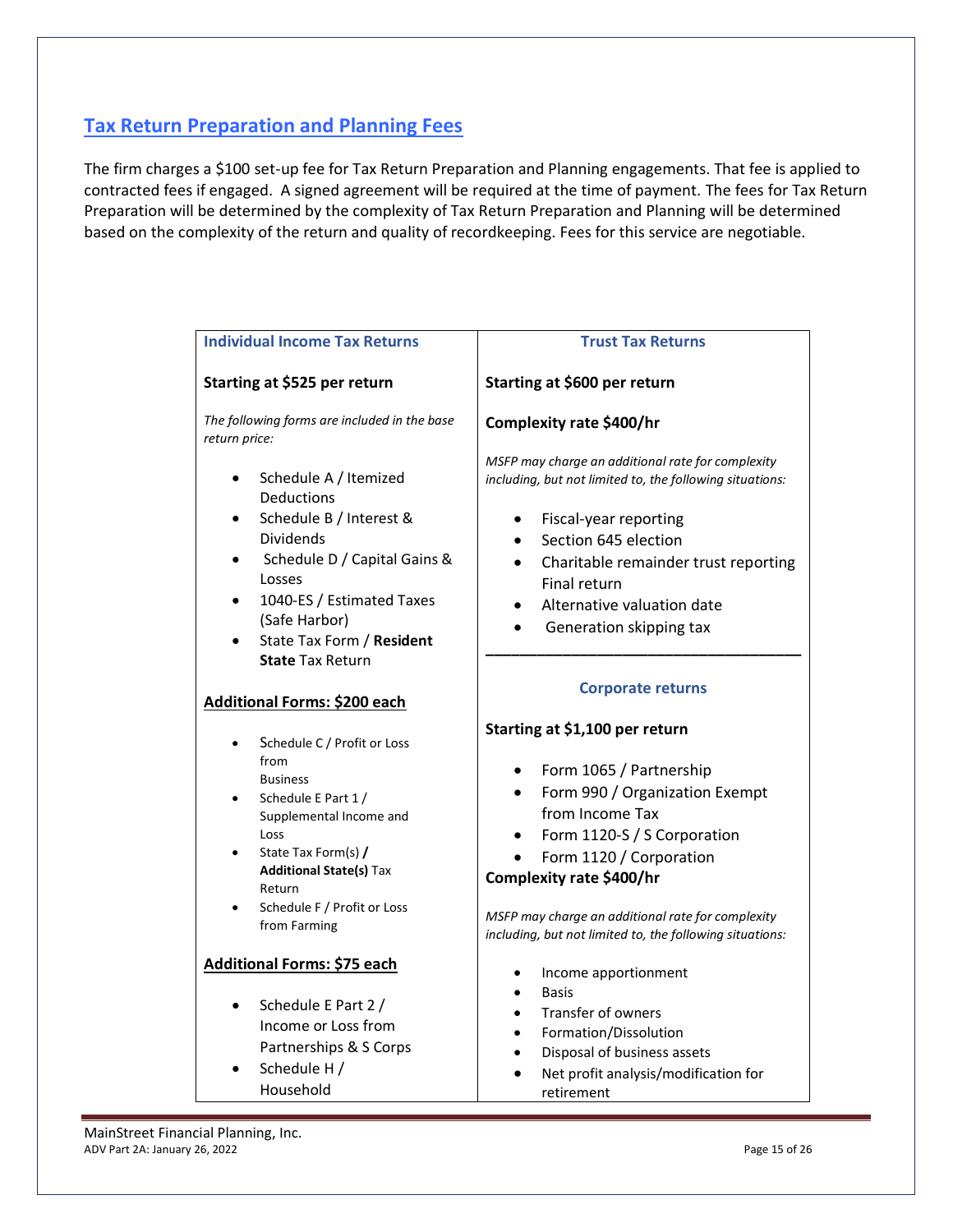

## **Estate Planning Document Preparation Assistance**

The minimum fee for meetings that involve Basic Will document preparation is \$575, and the minimum fee for meetings that involve Trust Package is \$1,150. Fees are due upon completion of the first meeting. Fees for this service are negotiable.

There will be a separate fee charged by the Estate Planning firm drafting the documents.

#### **Payment of Fees: Comprehensive Financial Planning Services**

Client agrees to submit one-third of the Initial Package Fee, or if requesting Hourly Advice, one-half of the estimated Hourly Fees (as indicated above), or \$1,200, whichever is less is due within 1 week, upon signing of Client Agreement. The balance of remainder fees for initial services provided will be due and payable to MSFP immediately upon presentation of recommendations to clients. We plan on presenting these recommendations within three months or less. MSFP will invoice the client for the amount of fees for any future services performed. Payment of such invoices shall be made within twenty (20) days of the date of the invoice. Clients are not required to engage us for ongoing financial planning services. If the client engages us for an ongoing relationship, the client agrees to pay the Navigation Support Services fees either up-front or by automatic payment using the Advice Pay processor system (ACH or credit card) six months after the Initial Package presentation is completed. The client agrees that the processor system may automatically charge your account each payment period (annually, quarterly, or monthly) as long as Client Agreement is in effect. MSFP will notify the client 7 days in advance about automatic renewal. MSFP reserves the right to increase annual fees upon written notice to you.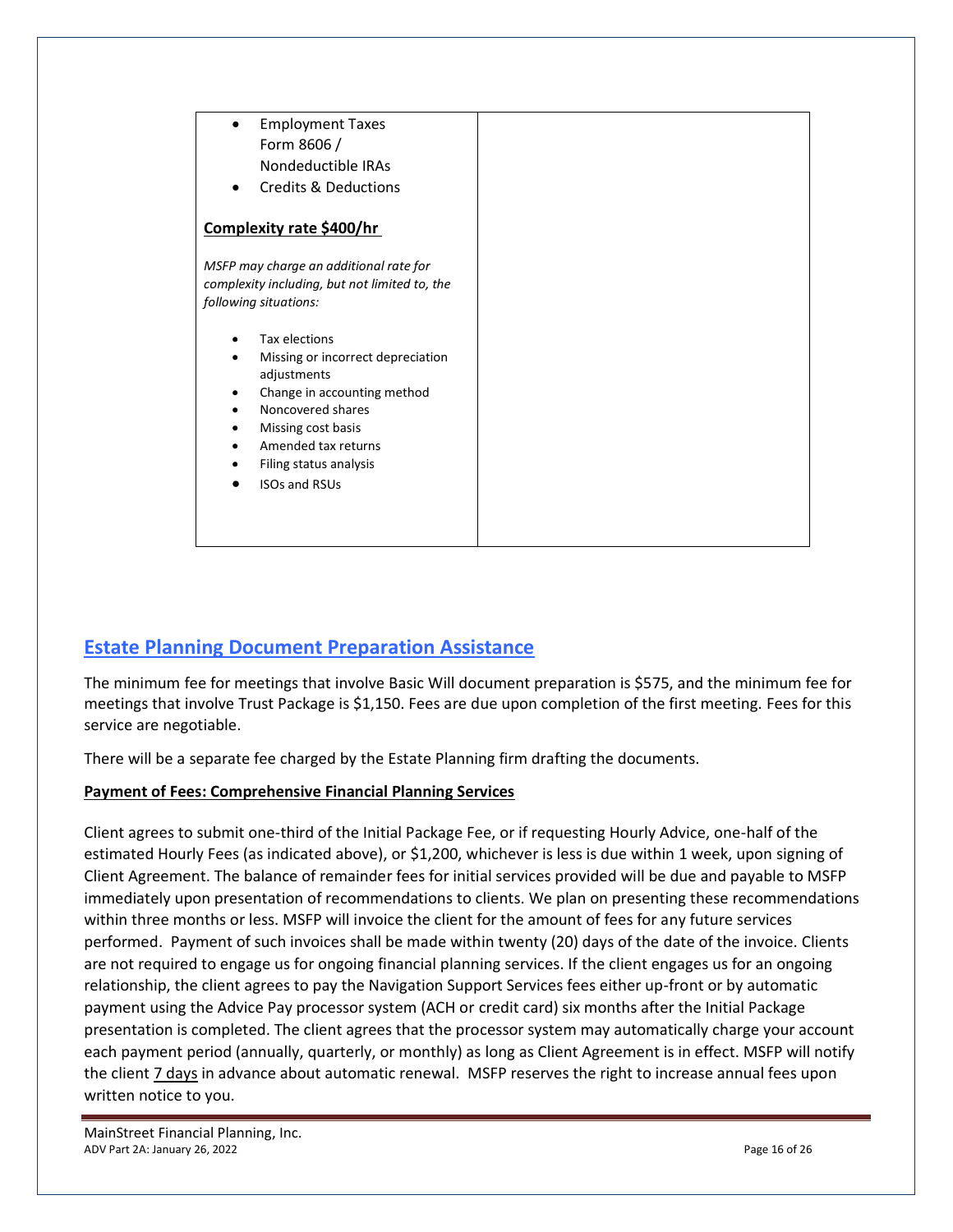#### **Payment of Fees: Personal Tax Return Preparation**

The client agree to submit a non-refundable Commitment Fee of (\$100), which will be applied to invoice balance for the Tax Preparation Fee upon signing an Agreement. The balance of the Tax Preparation Fee will be due and payable to MSFP immediately upon presentation of the tax returns. MSFP reserves the right to increase Tax Preparation Fees upon written notice to you.

MSFP reserves the right to waive or reduce certain of its fees based on unique individual circumstances, special arrangements, pre-existing relationships or as otherwise determined by the firm principal.

A new client may terminate an agreement with the firm within five business days after the signing of the services agreement without penalty or charge. Thereafter, a *pro rata* portion of any prepaid, unearned fees will be promptly returned and not later than 30 days following receipt of termination notice.

#### Educational Workshops

MSFP may conduct group educational workshops for which we may impose a fee. Generally, the employer, civic or non-profit group sponsoring the workshop pays any fees charged by MSFP. In the event there is a charge to workshop attendees, however, the fee will be published on the workshop announcement or invitation. Fees for this service are negotiable.

#### Recommendations, Including No-Load Products

You will be responsible for paying the transactional or custodial fees assessed by the broker/dealer or custodian that holds your accounts. This includes individual retirement account (IRA) or qualified retirement plan account termination fees, if applicable. You can see these fees in the current, separate fee schedule of the selected broker/dealer or custodian.

Fees you pay to MSFP for our services are separate and distinct from any charges you may pay for mutual funds, exchange-traded funds (ETFs), exchange-traded notes (ETNs), or other similar investments. Because we are "fee-only," we do not receive so-called "trailer" or 12b-1 fees from any investment company we recommend. These companies' fees and charges are detailed in the prospectuses or product descriptions provided to you when we make a recommendation. You should read and consider these documents carefully before investing.

Specific product recommendations made by MSFP may be for "no-load" (i.e., no commission) products, if available. In some cases, such as with certain insurance products, there may not be a suitable selection of noload products available for recommendation; in any case, we will not be paid a commission on the purchase.

For more information on MSFP's brokerage practices, please refer to Item 12 of this Brochure.

#### <span id="page-16-0"></span>**Item 6: Performance-Based Fees and Side-By-Side Management**

Our investment supervisory services fees are not based on a share of the capital gains or capital appreciation (i.e., growth in value) of the funds in a client's account (*aka* "performance-based fees"). We choose not to use a performance-based fee structure because of the potential conflict of interest this may create. Performancebased compensation can pose an incentive for an adviser to recommend an investment that may carry a higher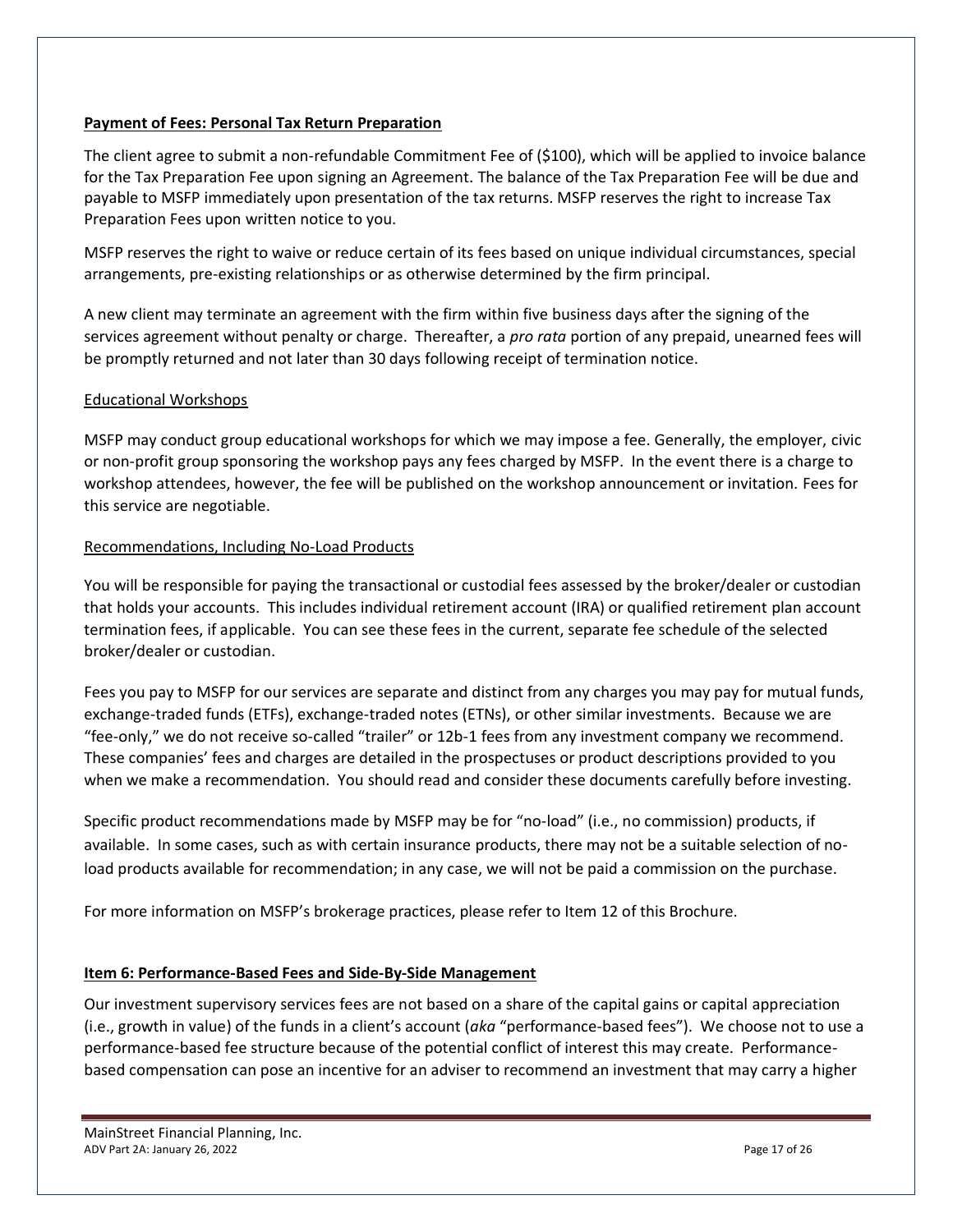degree of risk to the client in order to potentially earn higher fees. Side-by-side management refers to an adviser simultaneously managing accounts that do pay performance based fees (typically, hedge funds) and those that do not; this can create potential conflicts of interest. We do not engage in side-by-side management.

#### <span id="page-17-0"></span>**Item 7: Types of Clients**

MSFP provides its services to individual investors, trusts and estates, corporations and business entities. Unlike some firms, we do not require minimum income levels, dollar value of assets, or other conditions for its financial planning and investment consultation engagements.

Our most frequent client categories are newly married couples, often with small children; 50'ish couples contemplating retirement and college funding; independent women; unmarried or non-traditional couples; business owners and non-profit organizations.

We reserve the right to decline services to any prospective client for any nondiscriminatory reason.

#### <span id="page-17-1"></span>**Item 8: Methods of Analysis, Investment Strategies and Risk of Loss**

#### Methods of Analysis

If MSFP is engaged to provide investment consultation, we will first evaluate several factors, including:

- your current financial situation,
- your current and long-term needs,
- your investment goals and objectives, and
- your tolerance for risk.

We make asset allocation and investment policy decisions based on these and other factors. We will then discuss with you how, in our best judgment, to meet your objectives while at the same time minimizing your risk exposure. To achieve this, we typically employ fundamental analyses to develop long-term investment strategies.

Recommendations we provide to you are based on publicly available reports, analysis and research materials, computerized asset allocation modeling programs, and various industry subscription services. Examples include Morningstar; Standard & Poors; Moody's; Bloomberg; Journal of Indexes; Vanguard, Fidelity and ETF newsletters; and other providers of investment information and analysis.

We read popular newspapers like the Wall St. Journal, New York Times and Investors Business Daily to provide us immediate and in-depth analysis of the investment markets. We also read industry publications like Financial Planning, Investment Advisor, Journal of Financial Planning, Investment News, along with other financial industry association publications. We also suggest our clients read Money or Kiplinger Personal Finance magazines, like we do, as a way to keep up on many different facets of their financial lives.

#### Investment Strategies

We strongly believe that low cost, passive investments return the best results over time. We prefer to recommend index funds and index related Exchange Traded Funds (ETFs); however the client's expressed wishes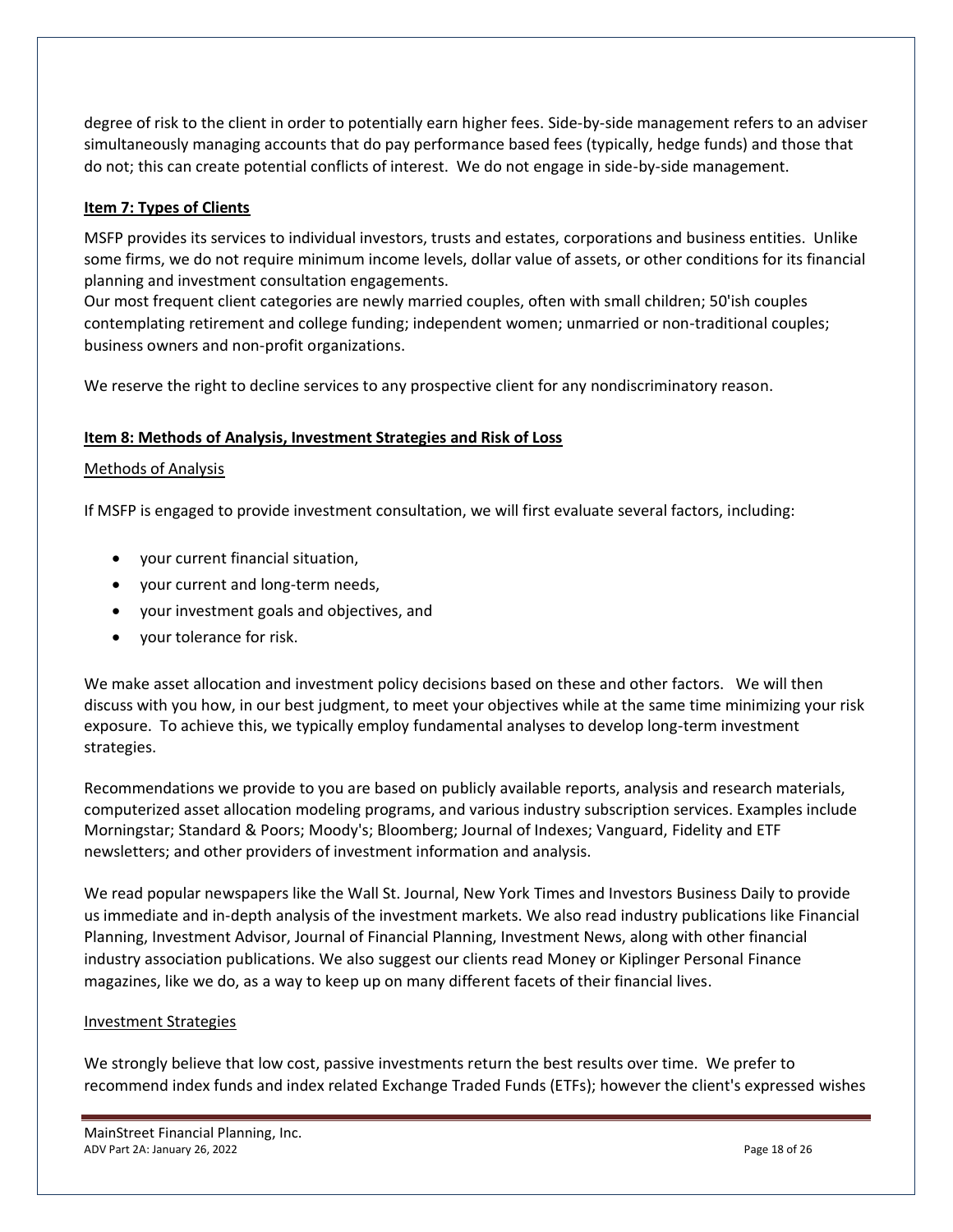and direction are always paramount. In situations such as a 401(k) account, where choice is limited by the plan sponsor, we recommend the most cost effective choice that captures the portion of the securities market(s) that best matches the client's goals and their other investments.

The firm's asset allocation and investment policy decisions are made, in the firm's best judgment, to help the client achieve their overall financial objectives while minimizing risk exposure. The firm believes asset allocation is a key component of investment portfolio design. The firm believes that the appropriate allocation of assets across diverse investment categories (stock vs. bond, foreign vs. domestic, large cap vs. small cap, etc.) is the primary determinant of portfolio returns and critical in the long-term success of its financial objectives, and generally employs a passive investment management strategy which is designed for investors who seek longterm, tax efficient growth while controlling risk and volatility.

Cost-efficient (passive) index funds or ETFs/ETNs may be recommended for each asset class in the allocation. Existing positions within a client account will be evaluated and may be recommended to remain when deemed appropriate. The firm will assist in rebalancing a portfolio, when engaged, in an attempt to maintain an optimal allocation while minimizing tax exposures, trading costs, etc.

#### Risk of Loss

While we at MSFP believe our strategies and investment selection are designed to potentially produce the highest possible return for a given level of risk, we cannot guarantee that an investment objective or planning goal will be achieved.

Some investment decisions you make based on our recommendations may result in loss, including potential loss of the original principal you invested. You must be able to bear the various risks involved in the investment of account assets, which may include market, currency, interest rate, liquidity, operational or political risk, among others.

When our research and analyses is based upon commercially available software, rating services, general market and financial information, or due diligence reviews, we are relying upon the accuracy and validity of the information we are provided by those third parties. We make reasonable effort to determine the accuracy of the information received, but we cannot predict events or which may or may not affect the advice to or investment strategy of a client account or financial plan. No one can predict future market performance, and we are no different.

When employing passive, efficient markets theory (such as that associated with efficient markets theory), an investor should consider the potential risk that their broader allocation may generate lower-than-expected returns than that from a specific asset, and that the risk on each type of asset is a deviation from the average return from the asset class. The firm believes this variance from the "expected return" is generally low under normal market conditions if the portfolio is made up of diverse, non-correlated assets.

Further, while many ETFs/ETNs are known for their potential tax-efficiency and higher "qualified dividend income" (QDI) percentages, there are certain asset classes or holding periods within an ETF/ ETN that may not benefit. Shorter holding periods and certain commodities and currencies may be considered nonqualified and the holding's QDI will be considered if tax efficiency is an important aspect of the portfolio. Clients who desire more frequent trading strategies may experience additional transactional costs or taxable events that are likely to reduce or negate any benefit derived from shorter term investing.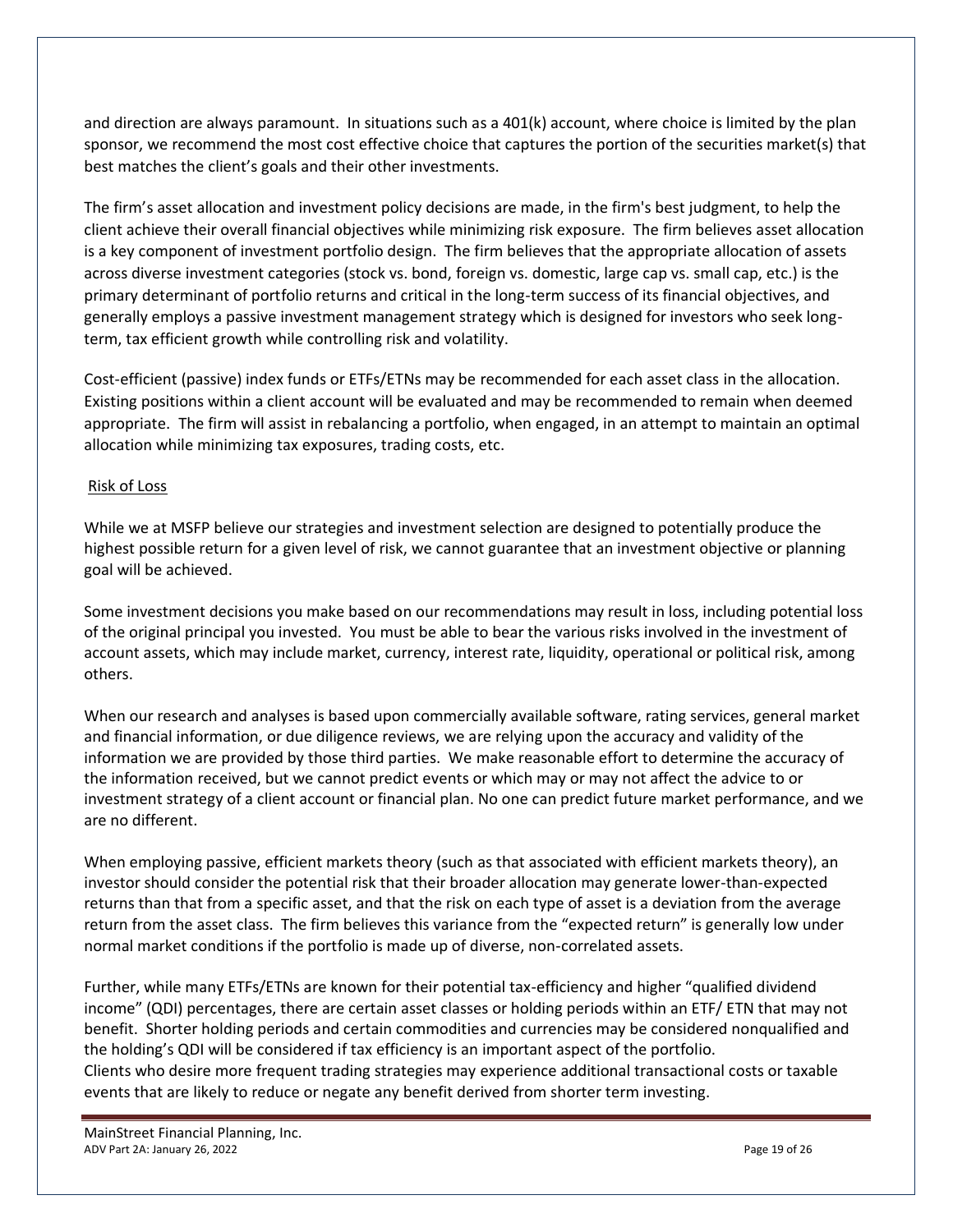#### <span id="page-19-0"></span>**Item 9: Disciplinary Information**

Neither MSFP nor any of its associated personnel have been the subject of a reportable legal or disciplinary event under the Investment Advisers Act of 1940 (as amended) or similar state statute.

#### <span id="page-19-1"></span>**Item 10: Other Financial Industry Activities and Affiliations**

Our firm's policies require us and our personnel to conduct business activities in a manner that avoids actual or potential conflicts of interest between the firm, employees and clients, or that may be contrary to law. Prior to and throughout an engagement, we will disclose any conflicts of interest which might compromise our impartiality or independence.

Neither MSFP nor any associate is affiliated with any broker/dealer firm.

Ms. Sergunina, Mr. Ludwick, Ms. Gillette & Ms. Flannigan are members of the Garrett Planning Network (Garrett), an organization that assists financial planners in fee-only, financial planning practices. Garrett is not, nor believed required to be, a registered financial industry participant. The firm pays an annual membership fee to Garrett for extensive services that include their hosting training, compliance and operational support to enhance the firm's ability to provide quality service and advice to the investing public.

Investment adviser representatives of the firm may also hold individual membership or serve on boards or committees of professional industry associations or organizations such as the Financial Planning Association (FPA), the National Association of Personal Financial Planners (NAPFA), XY Planning Network, and the Certified Financial Planner Board of Standards, Inc. Generally, participation in any of these entities require membership fees to be paid, adherence to ethical guidelines, and meeting experiential and educational requirements.

#### <span id="page-19-2"></span>**Item 11: Code of Ethics, Participation or Interest in Client Transactions and Personal Trading**

#### Code of Ethics

The firm has adopted a Code of Ethics that sets forth the policies of ethical conduct for all personnel and accepts the obligation not only to comply with the mandates and requirements of all applicable laws and regulation but also to take responsibility to act in an ethical and professionally responsible manner in all professional services and activities. The firm's policies include the prohibition against insider trading, circulation of industry rumor, certain political contributions, among others.

Firm personnel that are CFP® designees also adhere to the Certified Financial Planner Board of Standards and Code of Ethics. These principles include:

#### *Principle 1 – Integrity*

An adviser will provide professional services with integrity. Integrity demands honesty and candor which must not be subordinated to personal gain and advantage. Advisers are placed by clients in positions of trust by clients, and the ultimate source of that trust is the adviser's personal integrity. Allowance can be made for innocent error and legitimate differences of opinion; but integrity cannot co-exist with deceit or subordination of one's principles.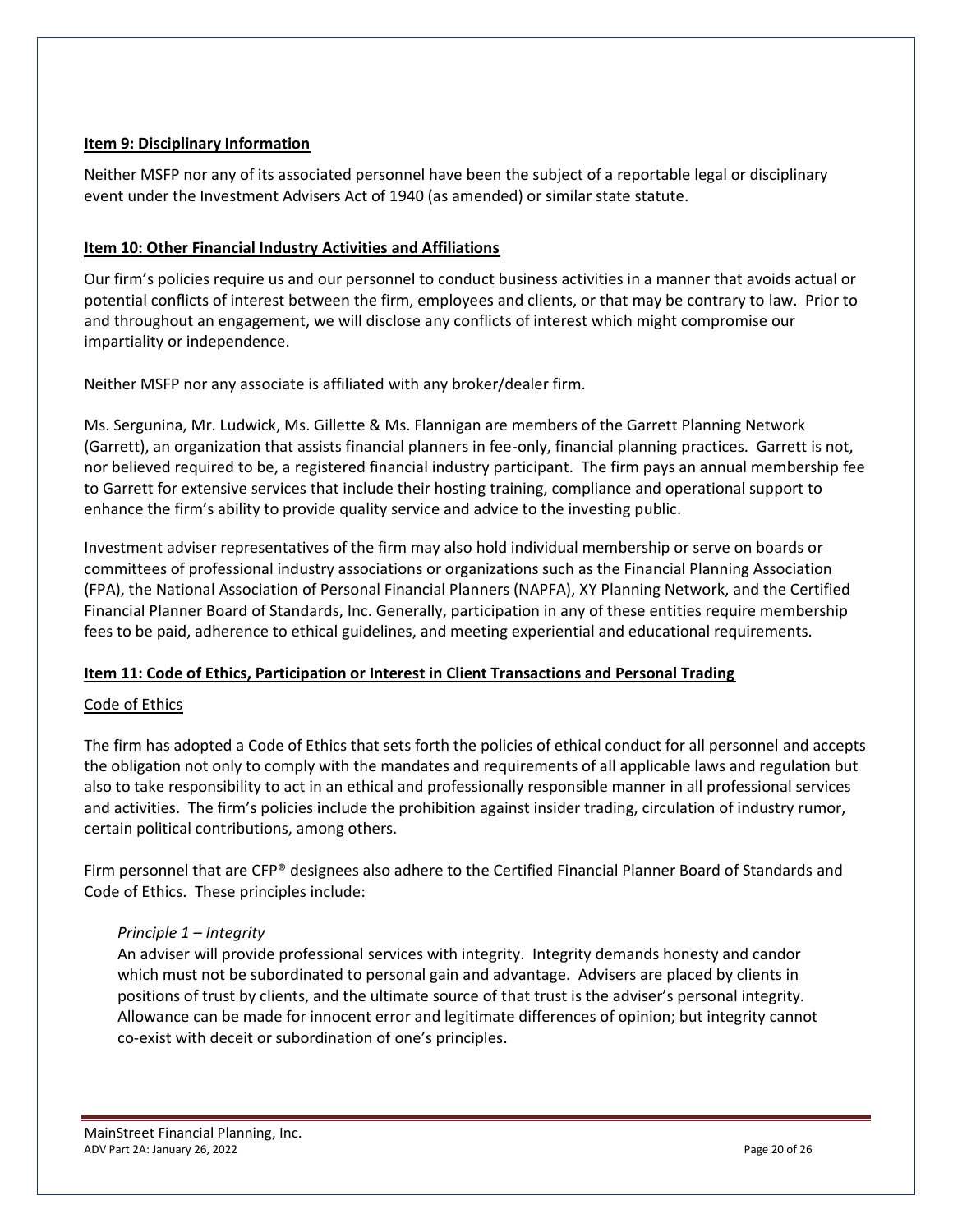#### *Principle 2 – Objectivity*

An adviser will provide professional services objectively. Objectivity requires intellectual honesty and impartiality. Regardless of the particular service rendered or the capacity in which an adviser functions, an adviser should protect the integrity of their work, maintain objectivity and avoid subordination of their judgment.

#### *Principle 3 – Competence*

Advisers will maintain the necessary knowledge and skill to provide professional services competently.

Competence means attaining and maintaining an adequate level of knowledge and skill, and applies that knowledge effectively in providing services to clients. Competence also includes the wisdom to recognize the limitations of that knowledge and when consultation with other professionals is appropriate or referral to other professionals necessary. Advisers make a continuing commitment to learning and professional improvement.

#### *Principle 4 – Fairness*

Advisers will be fair and reasonable in all professional relationships. Fairness requires impartiality, intellectual honesty and disclosure of material conflict(s) of interest. It involves a subordination of one's own feelings, prejudices and desires so as to achieve a proper balance of conflicting interests. Fairness is treating others in the same fashion that you would want to be treated and is an essential trait of any professional.

#### *Principle 5 – Confidentiality*

Advisers will protect the confidentiality of all client information. Confidentiality means ensuring that information is accessible only to those authorized to have access. A relationship of trust and confidence with the client can only be built upon the understanding that the client's information will remain confidential.

#### *Principle 6 – Professionalism*

Advisers will act in a manner that demonstrates exemplary professional conduct. Professionalism requires behaving with dignity and courtesy to all who use their services, fellow professionals, and those in related professions. Advisers cooperate with fellow advisers to enhance and maintain the profession's public image and improve the quality of services.

#### *Principle 7 – Diligence*

Advisers will provide professional services diligently. Diligence is the provision of services in a reasonably prompt and thorough manner, including the proper planning for, and supervision of, the rendering of professional services.

Due to the fact that we are a small firm, it is not possible for us to segregate all organizational duties; in other words, one person may have several responsibilities. Our firm employs policies and procedures to ensure timely recordkeeping and adequate supervision. We may outsource certain functions to qualified professional services to assist in these efforts if and when necessary.

We periodically review and amend our Code of Ethics to ensure that it remains current, and we require all firm access persons to attest to their understanding of and adherence to the policy on an annual basis.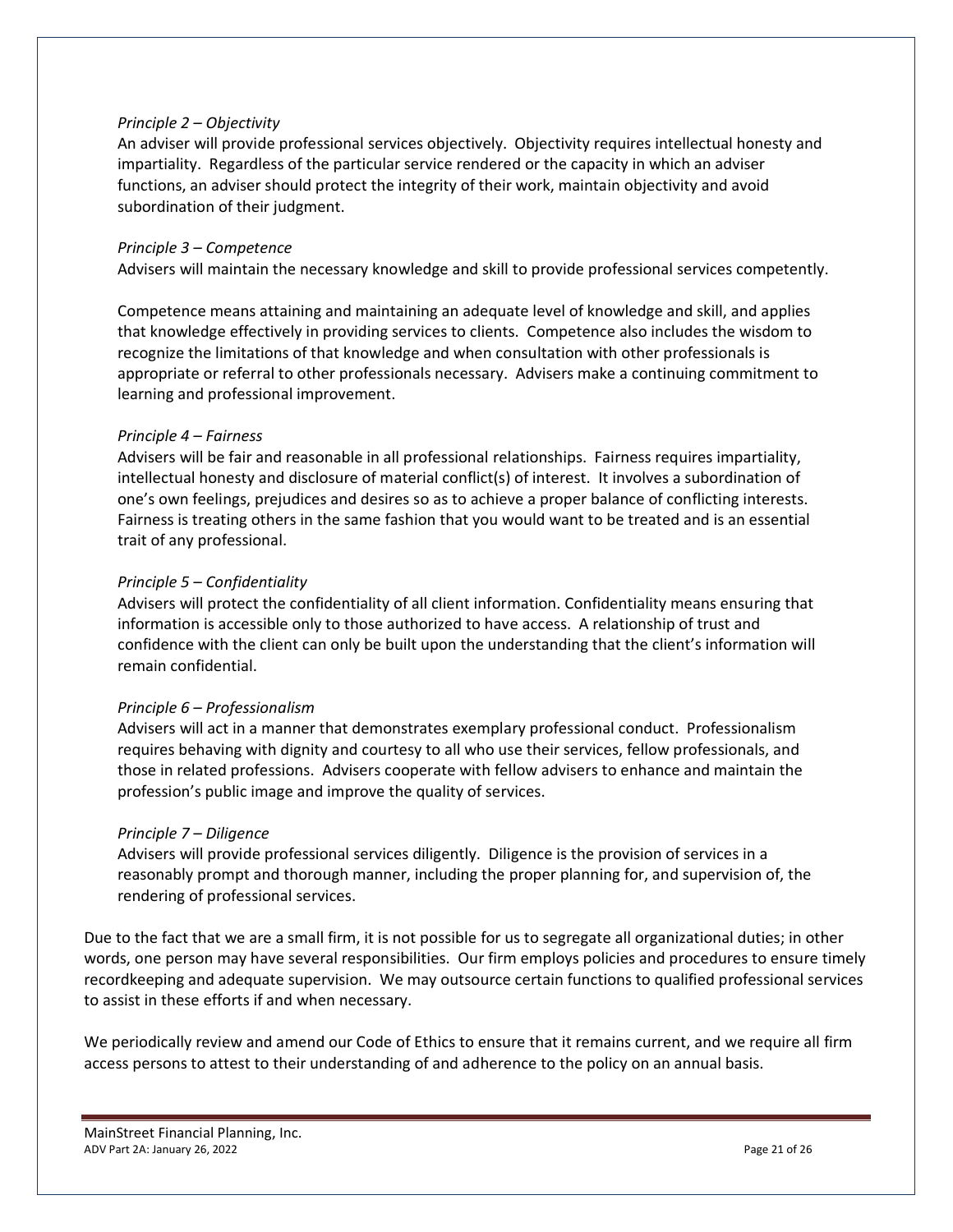MSFP will provide of copy of its Code of Ethics to any client or prospective client upon request.

#### Privacy Policy Statement

At MSFP we take the privacy of our clients very seriously. All non-public, personal information exchanged between the client and the firm will be treated as confidential and will not be disclosed to third parties, except as expressly requested by the client or as required by law.

To ensure security and confidentiality, MSFP maintains physical, electronic, and procedural safeguards to protect the privacy of its clients. Identifiable information about the client or prospective client will be maintained during the span of the engagement and for the period thereafter as required by both securities industry and privacy laws. After that time, information may be destroyed per firm policy.

The firm's current privacy policy will be provided to clients under separate document at the beginning of the engagement, and annually thereafter or in advance of a policy change. Participation or Interest in Client Transactions

Neither MSFP nor any related person are authorized to recommend to a client, or effect a transaction for a client, involving any security in which the firm or a related person has a material financial interest, such as in the capacity of an underwriter, adviser to the issuer, etc.

Additionally, employees are prohibited from borrowing from or lending to a client unless the client is an approved financial institution.

#### Personal Trading

MSFP and its related persons may buy or sell securities similar to those we recommend to clients for their accounts. A recommendation made to one client may be different in nature or in timing from a recommendation made to a different client. At no time will MSFP or any related party receive preferential treatment over its clients.

In an effort to reduce or eliminate certain conflicts of interest involving personal trading by MSFP personnel, our policy may require that we use lists of restricted or prohibited transactions in specific reportable securities. Any exceptions or trading pre-clearance must be approved by the firm principal in advance of the transaction in any related person's account. We maintain personal securities transaction records required by industry regulation.

#### <span id="page-21-0"></span>**Item 12: Brokerage Practices**

MSFP is not affiliated with and does not maintain an ongoing agreement with a "service provider" such as a bank, custodian, or broker-dealer firm. However, several custodians including Vanguard, TD Ameritrade, T. Rowe Price and Fidelity provide us "View Only Access" of holdings as authorized by client. This access does not include the ability for our firm or any associate to make trades, effect withdrawals, or make any type of change to your account.

When engaged to provide investment consultation services, we will first offer to use the service provider with which your assets are currently maintained. Should you prefer a new service provider, our recommendation will be based on your needs, overall cost, and ease of use.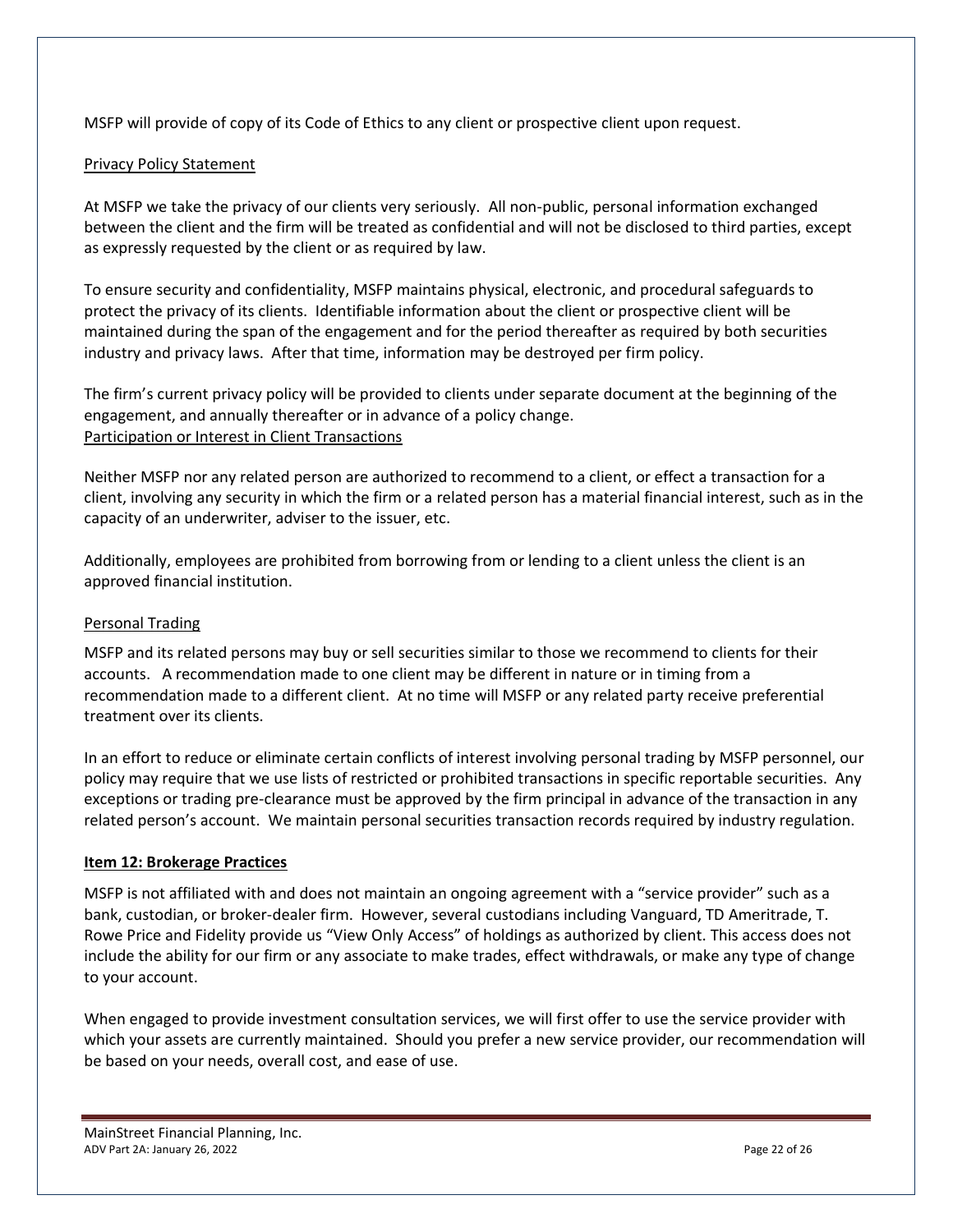It MSFP's policy to restrict any non-cash compensation we may receive from any service provider (termed "soft dollars" in certain jurisdictions) to that which enhances our ability to render quality advice and service to all of our clients. (An example of this type of benefit would be our access to online research through the company that holds your account assets.) Although we may recommend one or more service providers to our clients, we derive no material benefit from doing so, nor do we "pay up" to receive additional services.

In light of the nature of its advisory services, MSFP believes it is not obligated to conduct "best execution" assessments of client transactions under current guidelines. We will, however, periodically assess any service provider it recommends, to include the range of services and capabilities, reasonableness of fees, among other factors, in comparison to other equivalent industry providers.

#### Referrals of Clients to Service Providers

All compensation paid to the firm is paid directly by the client and, therefore, the firm does not receive any additional compensation when a client engages a recommended service provider. Directed Brokerage

MainStreet Financial Planning does not engage in directed brokerage involving its accounts. Due to the nature of the firm's advisory services, each client is free to use any particular service provider to execute some or all of their transactions for his or her account. Accordingly, each client is responsible for negotiating the terms and/or arrangements for the account; MSFP is not obligated to conduct due diligence, seek better execution services or prices from these broker/dealers, or aggregate client transactions for execution.

#### Trade Aggregation

Since we do not directly provide continuous investment supervisory services, we do not have the opportunity to aggregate trades on behalf of client accounts.

#### <span id="page-22-0"></span>**Item 13: Review of Accounts**

Periodic financial check-ups or portfolio reviews are encouraged for financial planning and investment consultation clients, and it is both client's and MSFP's responsibility to initiate these reviews. Please review the packaged services detailed in **Item 4: Advisory Business** and the associated fees listed in **Item 5: Fees and Compensation.**

#### <span id="page-22-1"></span>**Item 14: Client Referrals and Other Compensation**

MSFP does not engage in "solicitation" activities as defined by Rule 206(4)-3 of the Investment Advisers Act of 1940 (as amended), or similar state statute. We also do not pay a direct or indirect fee for referrals.

As earlier stated, MSFP and associated personnel may be members of the Garrett Planning Network, FPA, NAPFA, XY Planning Network, and the Certified Financial Planning Board of Standards, Inc. These associations may provide search tool on their websites that allow interested parties and prospective clients to search for participant firms (such as MSFP) or individual financial planners within a selected state or region. These search tools may include advisory firm or individual financial planner contact information, and these passive websites may also provide means for interested persons to contact a firm or planner via electronic mail or telephone number so that the interested person may interview the participant firm or planner. Members of the public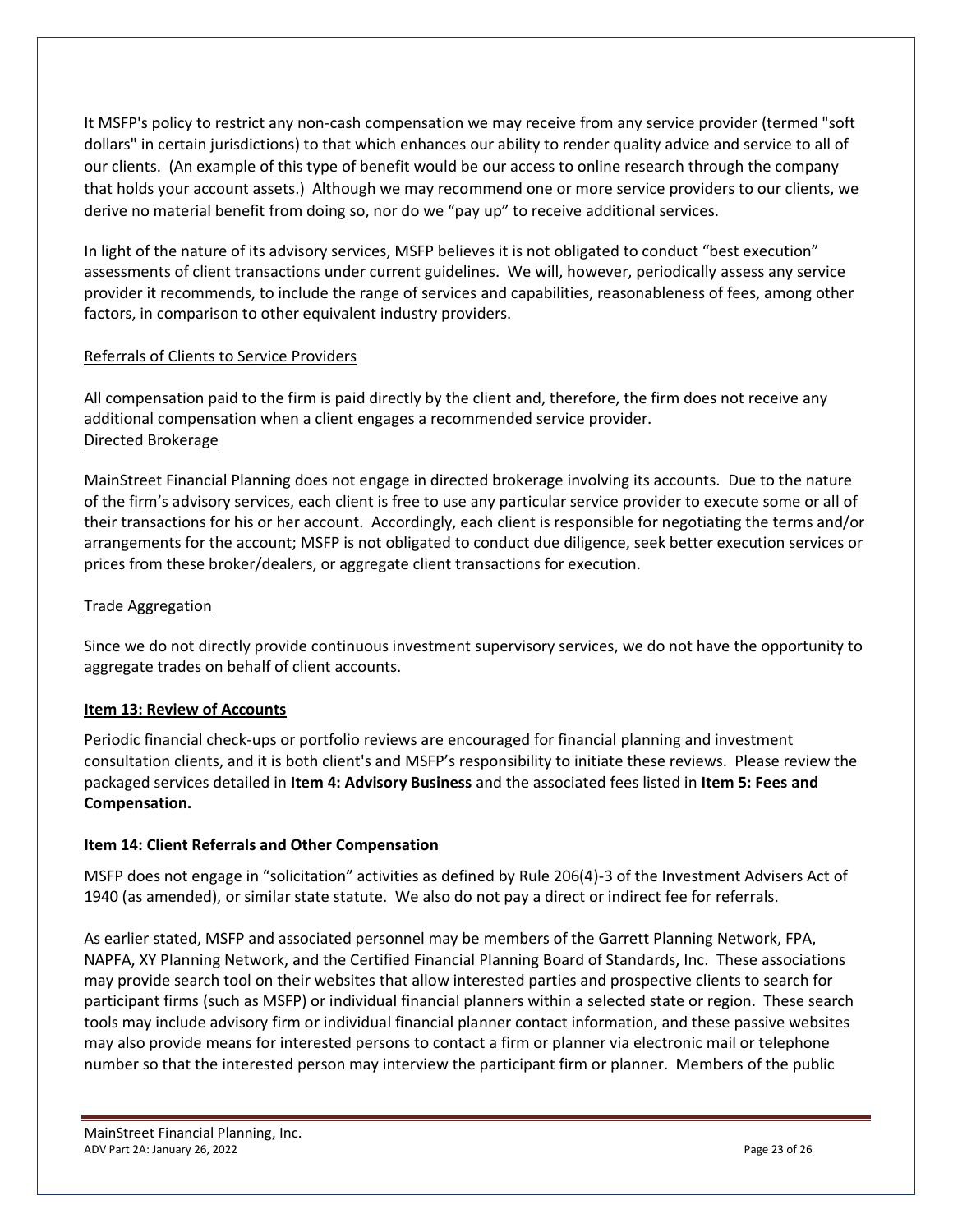may also choose to telephone an association's staff to inquire about a firm or individual planner within their area and would receive the same or similar information.

Prospective clients locating MSFP or an individual associate via these websites are not actively marketed, nor do they pay more for their services than another client who may be referred in another fashion, such as a personal referral. We do not pay for prospective client referrals, nor do we have a fee-sharing arrangement reflective of a solicitor engagement.<sup>1</sup>

#### <span id="page-23-0"></span>**Item 15: Custody**

Our clients' funds and securities are maintained by unaffiliated, qualified custodians such as banks, brokerdealers, mutual fund companies, or transfer agents. MSFP does not and will not take custody of clients' funds or securities.

In keeping with our policy of not accepting custody:

- Our firm's policies restrict MSFP and our associated persons from acting as trustee for or having full power of attorney over a client account.
- Firm fees are not to be collected for its services to be performed more than six months in advance *and* in excess of \$500.
- At no time will a firm employee be authorized to have knowledge of a client's account access information (i.e., online 401(k), personal brokerage, or bank accounts), even for the client's convenience.

You will receive transaction confirmations and account statements directly from your selected service provider. Typically, these statements are provided on a monthly or quarterly basis, or as transactions occur. These statements and confirmations are not generated or distributed by MSFP. Clients should always review these account statements and confirmations carefully.

MSFP may periodically provide you with "snapshots" or other reports that contain investment performance information. It is important for you to understand that these are not the same as the official account statements and trade confirmations provided by your account custodian. You should compare the account statements received from your service provider with any report you receive from us.

#### <span id="page-23-1"></span>**Item 16: Investment Discretion**

<span id="page-23-2"></span>MainStreet Financial Planning does not directly provide continuous investment management or investment supervisory services, nor does it engage in discretionary trading within a client account.

*<sup>1</sup>The firm believes this arrangement is in consonance with SEC No-Action Letter No. 1251421 in its response to the National Football League Players Association.*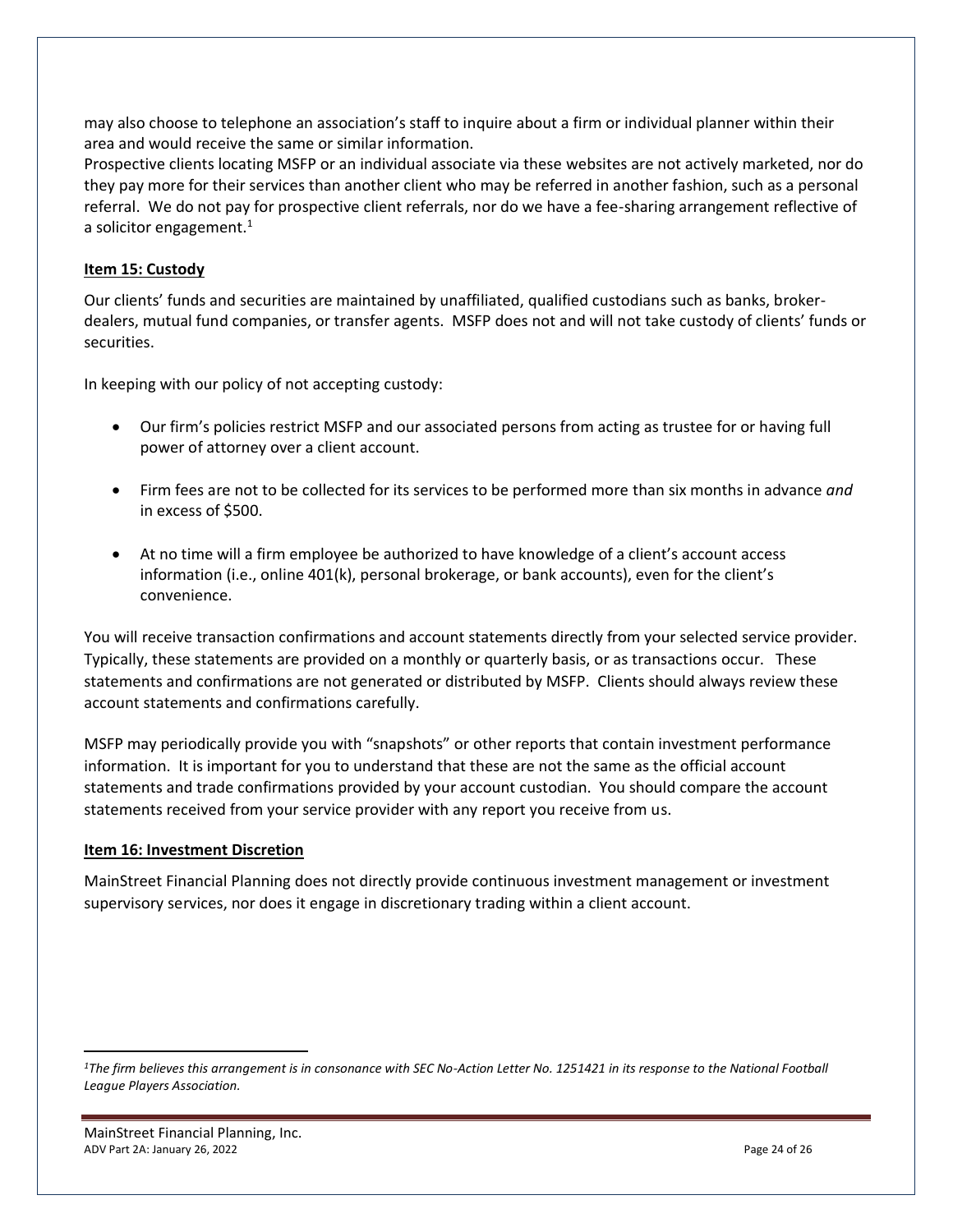#### **Item 17: Voting Client Securities**

#### Proxy Voting

Clients will receive information regarding the voting of proxies directly from their service provider. MSFP does not vote client proxies. Clients maintain exclusive responsibility for directing the manner in which proxies solicited by issuers of securities beneficially owned by the client shall be voted as well as making all other elections relative to mergers, acquisitions, tender offers or other events pertaining to the client's investment assets.

#### Other Corporate Actions

MSFP will have no power, authority, responsibility, or obligation to take any action with regard to any claim or potential claim in any bankruptcy proceeding, class action securities litigation or other litigation or proceeding relating to securities held at any time in a client account, including, without limitation, to file proofs of claim or other documents related to such proceeding, or to investigate, initiate, supervise or monitor class action or other litigation involving client assets.

#### Firm's Receipt of Materials

If we receive correspondence for a client relating to the voting of their securities, class action litigation, or other corporate actions, we will typically forward the correspondence to the client or, at the client's direction, to another party such as his or her attorney.

#### <span id="page-24-0"></span>**Item 18: Financial Information**

The firm has not been the subject of any bankruptcy petition at any time.

Due to the nature of the firm's services, an audited balance sheet is not required nor included in this disclosure. No further material financial information is required.